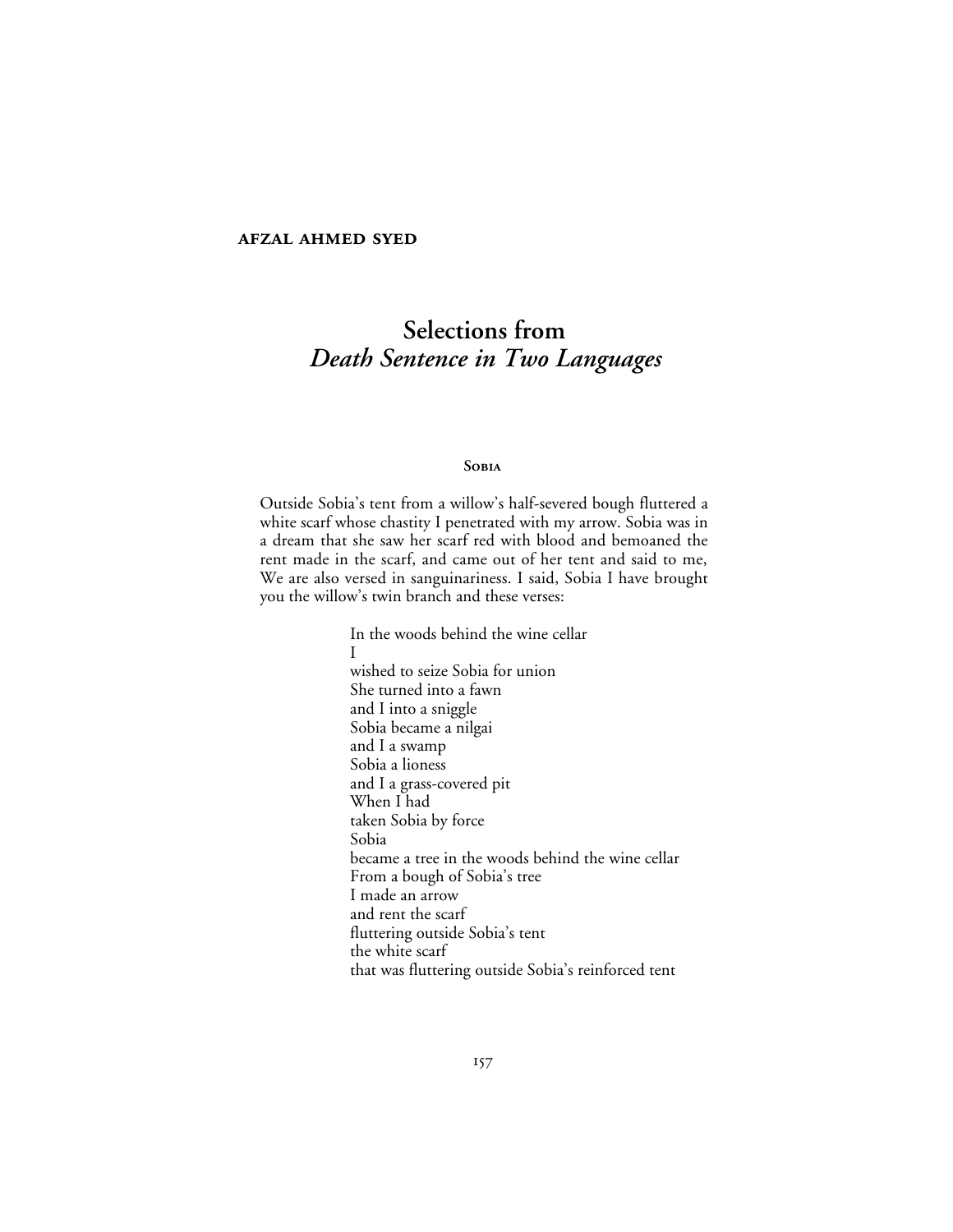Sobia divided my twin branch and said, I shall make twins of your song:

Your arrow is a tree as well as a bird to which I sing a lullaby which you rouse from its sleep whom I provide the nest's comfort and you the quiver's prison which I perch on my hand and you in someone's heart Your quiver is full of nightmares therefore a bird sought a nest in my scarf in my impeccable white scarf on which I had yet to embroider my name

I said, Sobia silk heals many wounds and your thimble shall not allow the needle to seek union with your fingers, but when you shall be drowning in some well, of a certain I shall weave for you a rope of nettles, even if the wounds on my hand lose their count. Sobia said, Perhaps there shall be no count of wounds on your corpse either, and your ransom seekers shall remain unable to identify the final mark. I said, Sobia do not put a curse on my ransom seekers. Sobia said, Non-nomads do not fall under our curses. I said, Let us do the dance of curses:

> The curses that fall none and the heart that falls to one the heart that falls to one like a vagrant ship that berths itself to some port where it is pillaged

My love do not put a curse on me I must kiss your lips Do not plunder my ship I must carry the loveliest girl in the woods behind the wine cellar across the sea

Then I said, Now we shall do the dance of hands: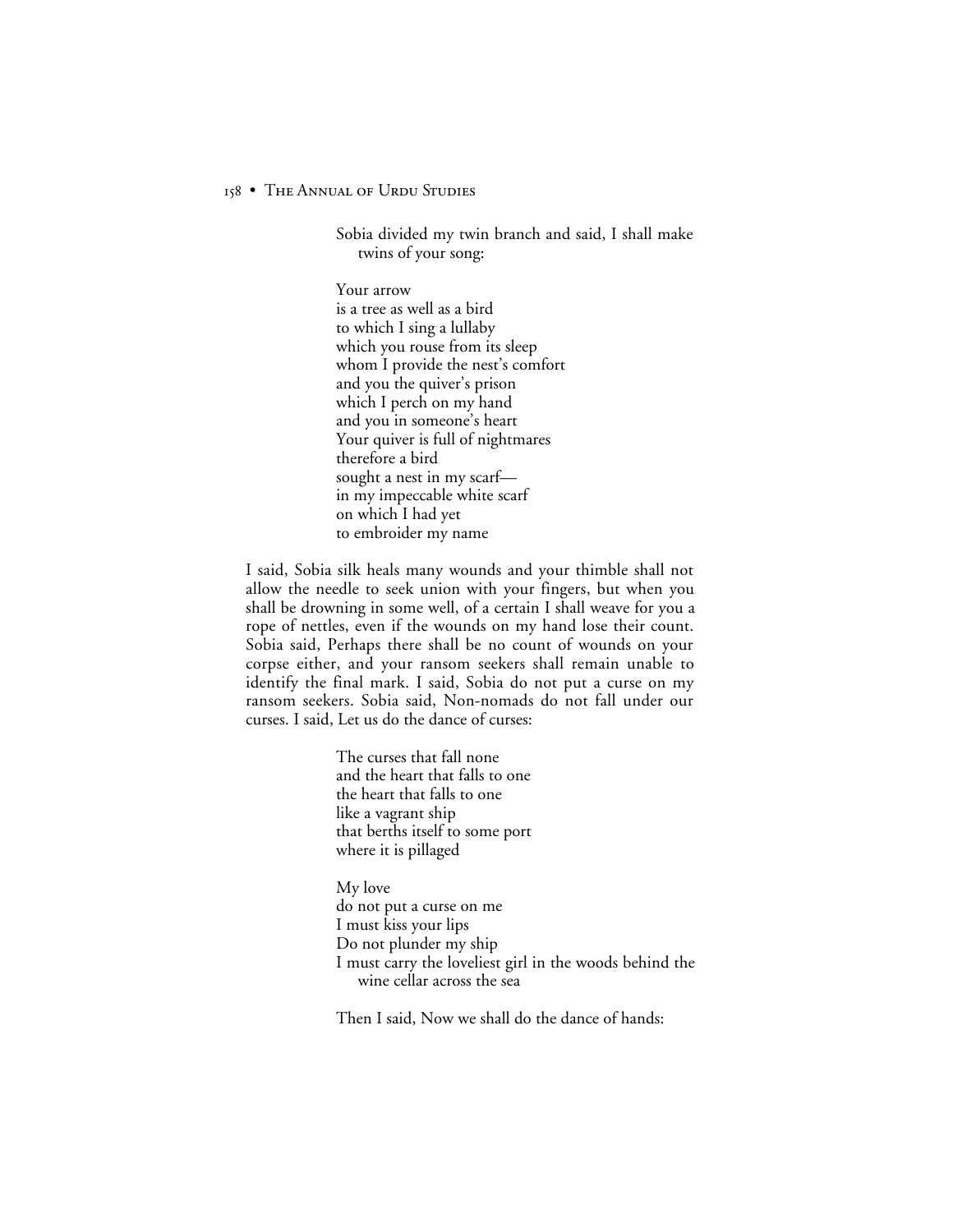The hands that dance on firm and supple Sobia's arms and shoulders On sorrowful and somnolent Sobia's arms and shoulders the hands that dance even though they be severed Still I shall dance with Sobia until she forgets her sorrow Sobia whom I never kissed

Then Sobia said, Do you know the dance of the diamond mine? and placing her hands on my shoulders joined me:

When I shall die with a diamond slab Sobia will make my tombstone

The woods behind the wine cellar thronged with thieves Sobia do not forfeit me to the chisels I wish to be interred in the diamond mine—

in the woods behind the wine cellar The diamond mine which I discovered my Sobia's heart

Worn out from the dance we sat on the ground. Sobia let her hair loose and watched her fluttering white scarf awhile, then began crooning:

You smelt the Moon's Flower listened to the song for the vine pickers whose wine if sprinkled on the desert floor the showers would never end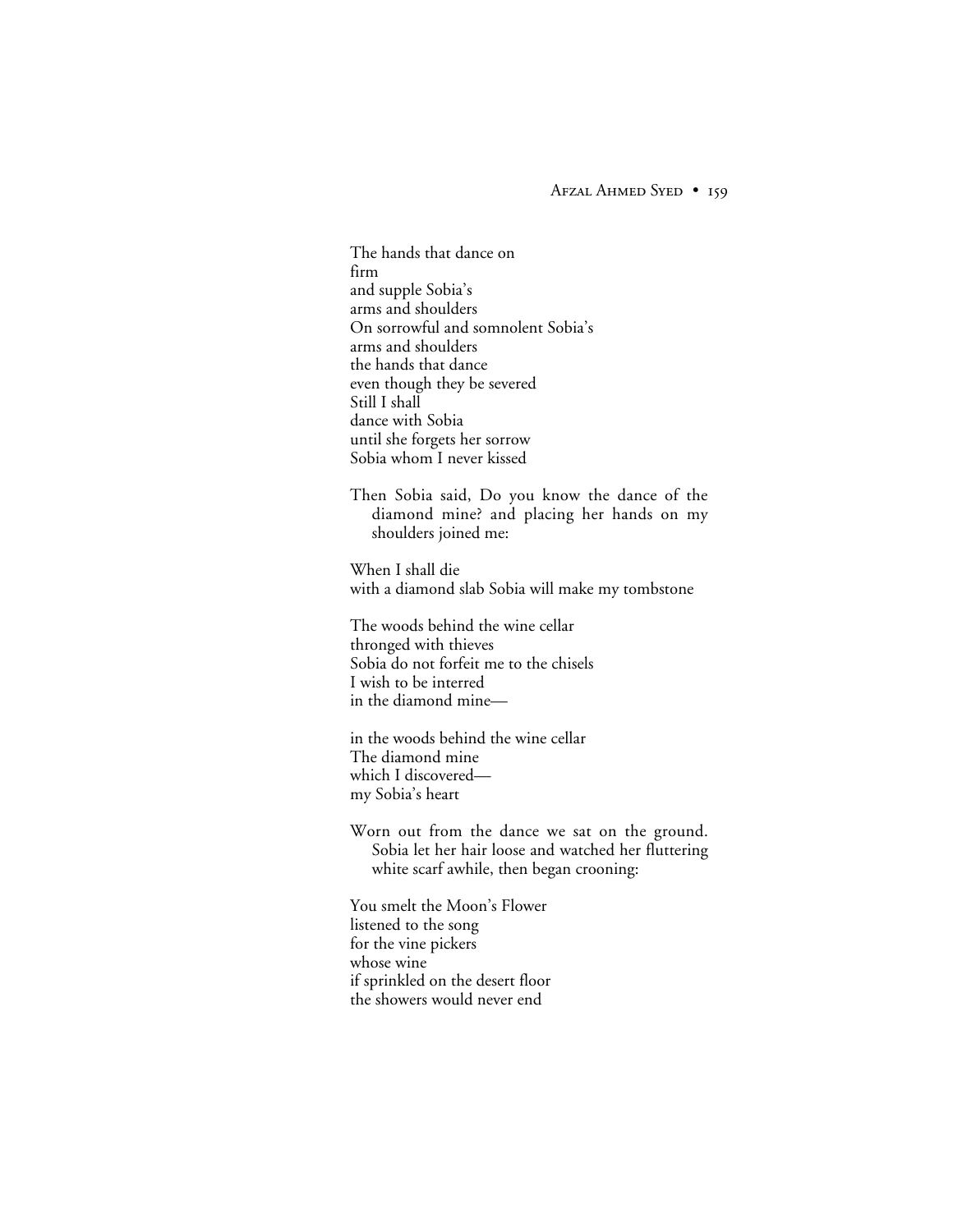My love where shall you find a vase big enough to take the Moon's Flower

You appeared in my dream the other day, I said to her. To see nomads in the dream is the augur for dying young, Sobia said, and began to comb her hair. As I saw her fastening it with a red riband I said:

A bird called heart steals a lock of your hair and makes its nest with it

In the waning moon Sobia washes her hair in the virgins' lake and ties it into four tight plaits without knowing that the heart has four chambers

Sobia adorned her hair with russet and black blossoms and talked to me. She said, In these two colors alone lies all of luck. She kneads her bread with flowers and night-dew. She said, No mare shall be lured away from the pasture of love, even with a harness studded with the stars from the sky. She said, The heart is a dense forest, and God makes its abode in forests rather than in houses of worship. She said she belonged to the bani-Uroos whose girls become even lovelier in winter. She said, In winter the men of bani-Uroos fortify themselves in their tents and send their women out to beg in thick fog and snow. She said, The girls of bani-Uroos do not seek charity but the indemnity of their charm. She said, The beauty of the heavens leaves something to be desired without the sight of a bird in air. She said, Fortunate are the nomad girls whose mothers bore them away from the tent and the caravan. She said, The darlings of your poets do not meet my beauty and grace even half way, and still no poet writes verses for me that would rend my heart in two. She said, No one split even a plain brick for me. She said, When a funeral procession shall be passing over a bridge, someone under the bridge will love me for the first time; perhaps it will be you; the memory of your kiss shall distress me for days, like a mare possessed, her rights to the pasture revoked. She said, I was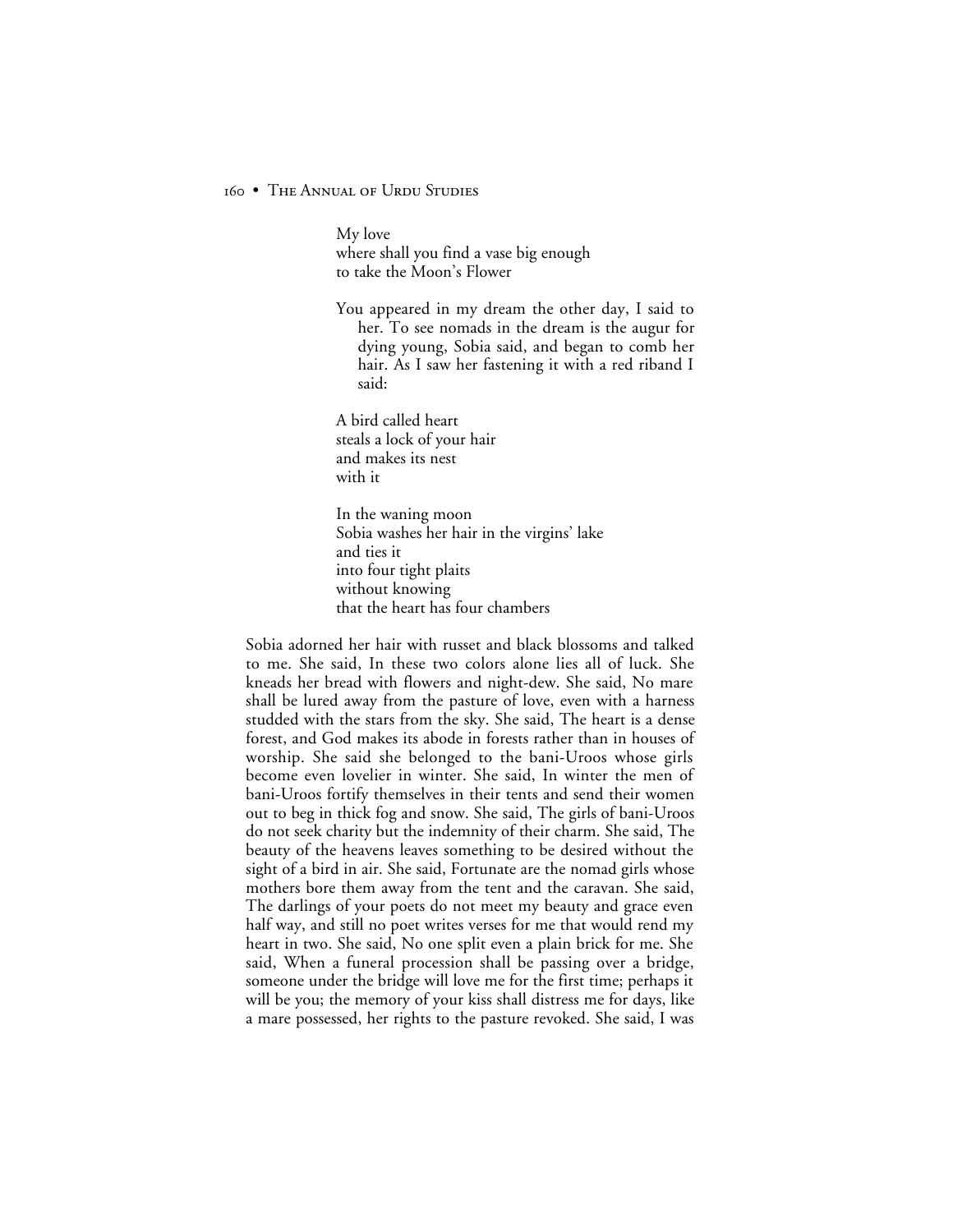singing one night when the tent caught fire. She said, I did not break my song; song and fire are free like nomads, and must not be put out in the middle. She said, I am consumed by grief, fetch me two birds from somewhere. Sacrifice one to me, and dyeing its wings in the blood of the first, set the other free.

After the dance Sobia said, The nomads are the children of Adam from the woman whom he experienced before Eve. She said, Fortunate are those unencumbered by a history; for ages death remained the punishment for harbouring nomads, so they never found refuge in history; the nomads' boat never sailed in the waters of history. Our tents were not tolerated in a place for more than a night. Sobia said, We were put to sift the sands of history for gold dust and our life wages were arrogated; even so we nomads invented combs, horseshoes and the fortune of man.

The following day when I met Sobia she said, Today is the Day of Serpent, find me some serpent to kill that I may be lucky for a year. I said, Come let us search for the serpent that bit the lover of a nomad girl at the precise moment of climax. Then I asked Sobia, What if we could not find a snake or failed to kill one? Sobia said, There is a physic for every failing; then I would be obliged to have a serpent tattooed on my body. I said, Sobia where shall you have it tattooed. Sobia said, Wherever you may wish. I said, Then I shall tattoo on your body a dragon that shall coil around your heel, your calf, your thigh, your hips, your back and your breasts. Shall I start from your right heel or left. Sobia said, From the right, because I have a mole on my left thigh that I don't ever wish to lose. I kissed the mole and also Sobia's lips. The dragon that I could not tattoo kept tossing and turning between our bodies.

The following day Sobia gave me a string. She said, Now I am tied to you. I said, Sobia if you wished you could also entangle the bands of the rainbow in two humble leaves of grass. Sobia said, I do not wish to inculpate myself with anything that is not punishable with death. Then Sobia took the lace out of my shoe and tying it tightly around her neck said, Love spells doom and infamy. Then we began the dance of doom and infamy.

After the dance Sobia said, Your seaports are barren, desolate and arid; your shores are tortuous and covered with ravage and ruin; your mares are proud and your horses gelded; your crops are wild and your harvesting unfaithful; you who scavenge on the wreckage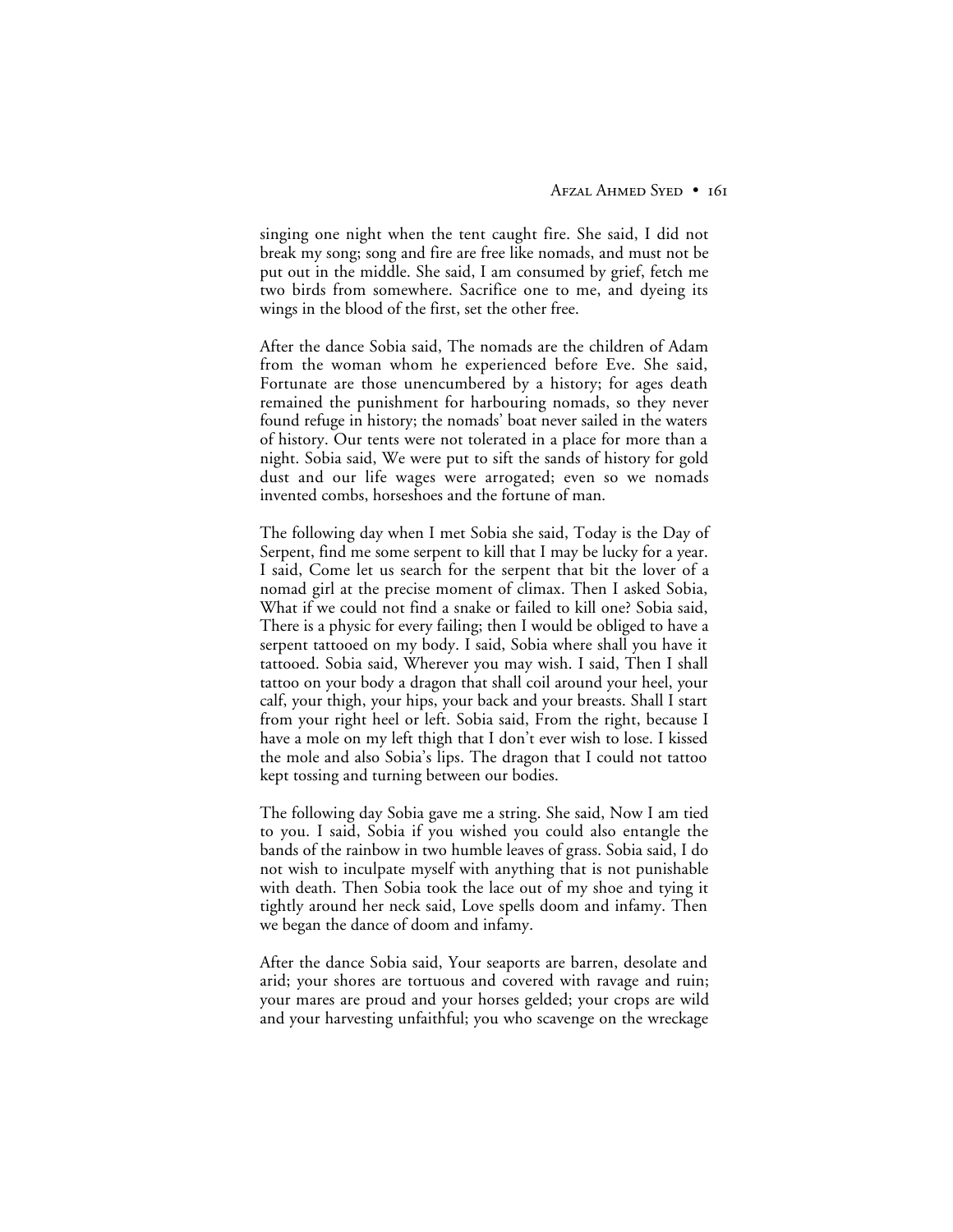of ships, what do you seek of me? I said, The eyes that have acquired vision must not break a heart. Sobia said, Standing under a lynched body you shall also sing, merely because there is nobody to avenge your blood. I said, Sobia I only sing that I may put up with myself. And why do you love? Sobia asked. That I may put up with another, I said. Sobia said, But I can't leave my tent when there's a full moon. I said, Then we must await the eclipse, perhaps. Sobia said, The wait extinguishes lamps; we nomads drink water from falls and milk from cows and commit no trespass in the night. I said, Sobia do you discern between night and day even in sinning; does your name change from night to day? Sobia said, My name changes from tent to tent, and on the Sabbath I burden myself with neither a name nor singing. Sobia said, Name is a brook that turns to ice in snowfall, yet a few must seek in it a refuge for their lives. I said if I could not escape with my life would she be able to chant the chronicle of my assassination on the bonfire of her tent. Sobia said, Nubile nomad girls are sometimes flogged for chanting true songs. I asked if she would be stripped and flogged. Sobia said, It depends how ribald the chant was, but forget this for now, today a nomad was exonerated of the charges against him, let us now do the dance of his freedom.

My hand remained in Sobia's hand after the dance. She said, Let me tell your fortune: you shall take the souls into the cellars of love, lilies and roses are on your feet and your ankle is fettered with the snake that has swallowed itself, if you reach a heart before death, both you and death shall be annulled, and if you get there after the chariot has passed, the queen of the dead shall make her robe with a manuscript of your dream; someone shall tie you to a black column and a white one and your hand shall not reach the tree whose fruit you could turn into jewels with your touch, in your sky a star shall always swerve and sway, until you shall save it from being crushed under the chariot wheels, your quiver shall be full of poison-tipped arrows and you shall keep practicing your aim on an image that appears to you in a mirror that a naked girl will be holding in her hands; one day you shall set free the red rose from her hair and the gold chain from her neck, and put in her hands a double-edged sword, or a scales in which she could weigh souls, but you are the black sun that causes lunacy in those who spurn it; before you are hanged from your heels and lynched, someone would have loved you once.

I said to Sobia, Now let me tell your fortune: You are the disrobed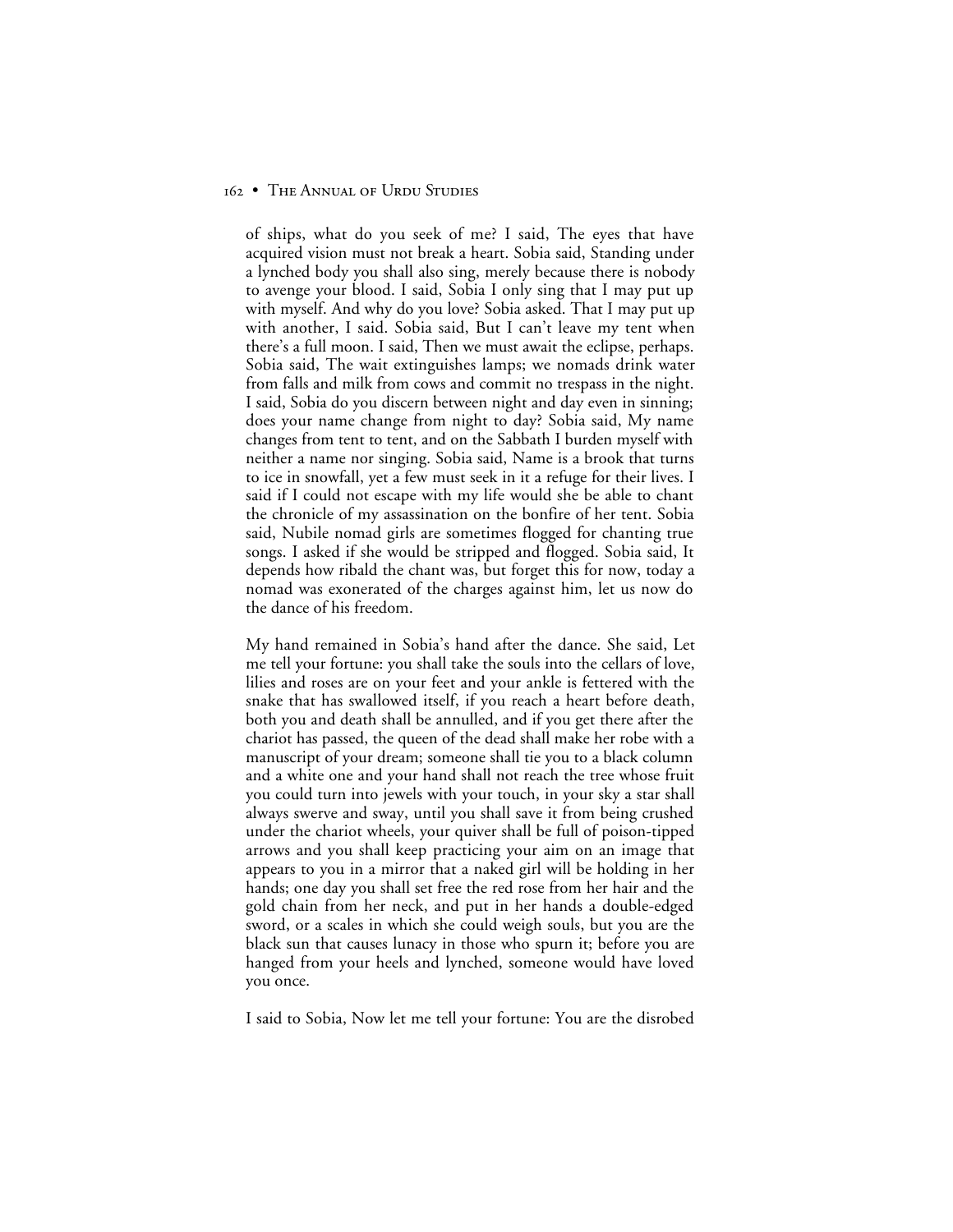## AFZAL AHMED SYED • 163

dream with a gold crown in its hands, but you are tied to your heart with a corroded chain, although if you wish you could harness a black and a red lion in your chariot, when silence departs from the rose you shall be able to tuck it in your hair; you shall entangle the threads of men's fortunes, but no blossom shall be embroidered on your shawl; one day with your image a new tarot card will be made, but you shall not get any court cards from the suits of heart or sword or diamond or spade and without stripping yourself naked you may not play the trump, but you might still stud with ivory and emerald the willow tree from which I shall be hanged; you shall build with your image a bridge on a river of mirrors and then forget to walk over it; even so the length to which you wish to dance the earth, the water, the fire and the air are yours.

When I met Sobia again she was singing:

"My two eyes My two feet O grief From my eyes to my feet from my feet into clay from clay pass unto death"<sup>1</sup>

I said to her, Sobia even grief you send away on a journey. Sobia said, If I touched a black stallion with my fingers, it would turn white. I said, Couldn't you give your fingers wings, to me they seem like the swallows that die in confinement. Sobia said, Perhaps you could fill up your sky if you named every part of my body on a bird and sent it flying, but I am a nomad and for the star no word exists in our speech yet. I said, Sobia how are your eyes called? Sobia said, What use would be your knowing the name for my eyes; you cannot lay stars on the sacrificial stone. I said, But in honor of your eyes and the stone I could dance by your side.

When we met again Sobia said, Of the slaves nomad girls are the

 $\overline{a}$ 

<sup>&</sup>lt;sup>1</sup> Gypsy folksong.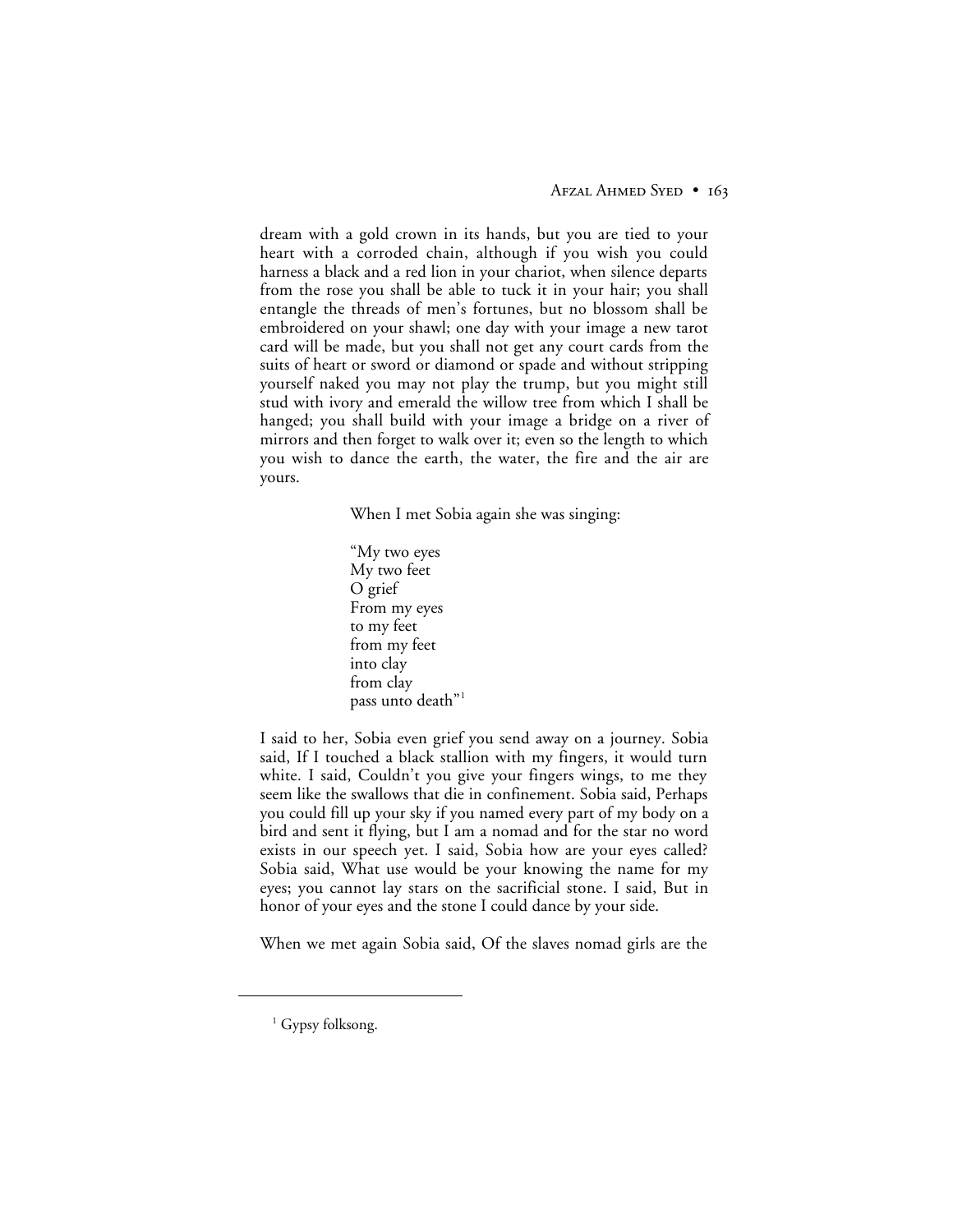cheapest, and of all purchased things freedom is the dearest; hedge my grave with thistles that my soul might never dream of escape ever, and do not put too great a store in love that love could begin any time you offered someone a fresh, red apple, the heart is beggared by a fire; perchance your love's moist sheet burns with me do not imagine that it could not be studded with stars from the sky or that in it flowerbeds of earth would not have found room, the heart is only an innocent frost-bitten bird whom you cover with the scarlet and white wool of your love; but if some star of the sky froze to death, what purpose did this white and scarlet wool serve? Life is not the nomad's tent that is easily erected and easily pulled down, but today I went to read a builder's fortune and filched the plan of a house from him; this house shall be made of stone slabs that weigh less than tears; these slabs shall be joined with honey and blood; its walls shall be arrayed with mirrors whose embrace will never end; in its courtyard black roses shall blossom whose silence will keep endeavoring to break a heart; I shall assign to myself three floors, I shall remain clothed on one, unbloused on the second, and on the third I shall not pollute my skin with dress; and on every floor there shall be three chambers, I shall see you standing in one, seated in the second and supine in the third. Then she handed me the plan and said, It's my heart's wish to do the dance of the stairs whose mention I forgot.

Sobia disappeared dancing into the clump of willows. When I reached her she was peering into a deserted well. Then she asked me, Is this water imprisoned here or is this its abode? I said, Water has a nomadic existence. Sobia said, But not the rope attached to the bucket; this is the same rope with which a nomad was strung up. Then she pulled up the bucket and handing me the rope said, Today I shall do the dance of water and death, lower me into the well in the bucket. I kept lowering the bucket and Sobia into the well, until she reached the surface of the water and I could no longer make out whether her eyes were a light shade of green or dark. Then I lowered the bucket further, until the water came up to Sobia's neck. Then she began her dance which I discerned from the motion of her arms and her hair and experienced it in the rope in my hand from the movement of her feet. Then Sobia covered her hands in water and bent her head to wet her tresses. After she had been motionless for a long time I began to pull up the bucket. Impetuous man! she shouted, and I realized that she had bared her upper torso. Sobia's shoulders and breasts were so pink and glowing that I thought they were made from mother-of-pearl, and that no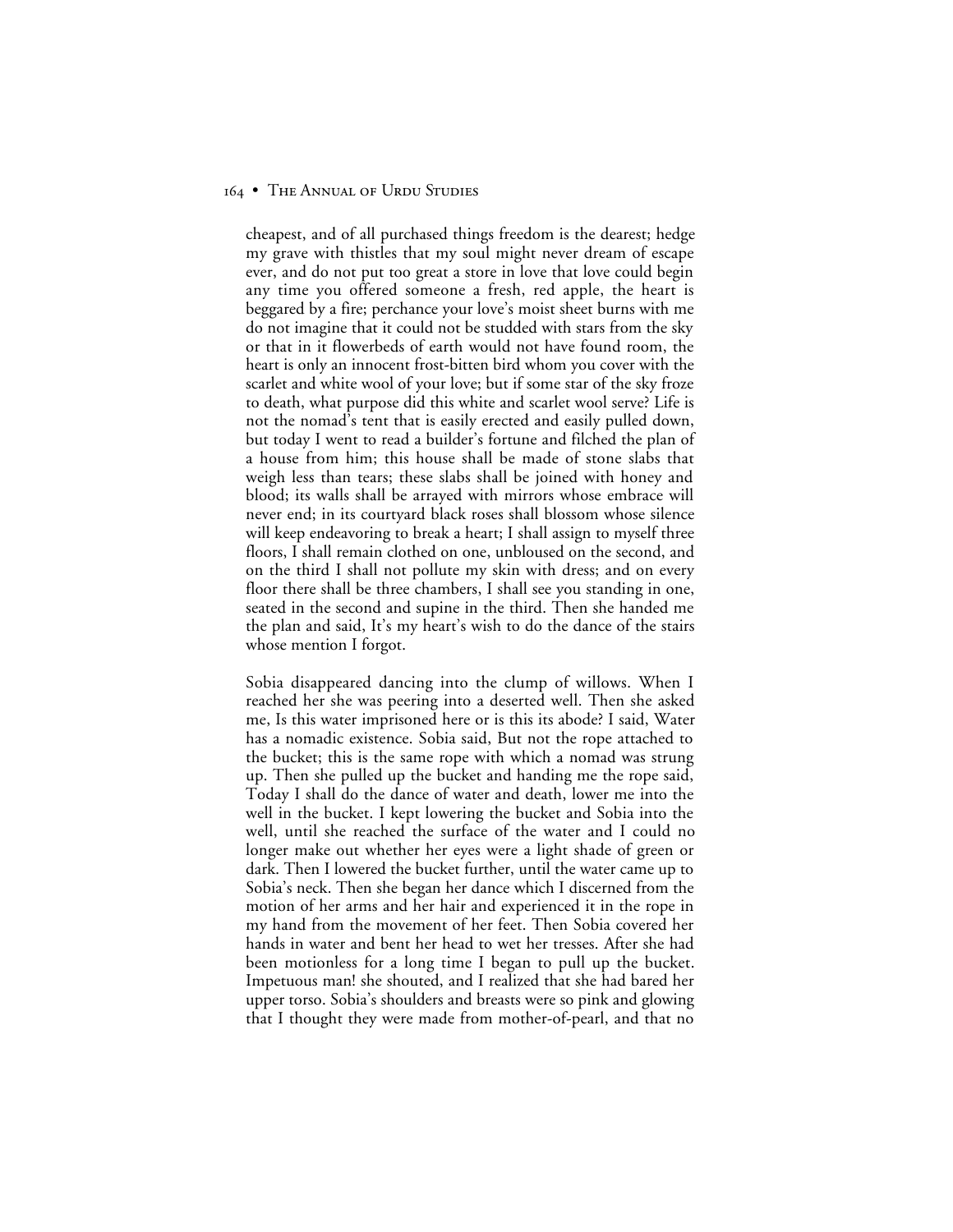word existed in my language to express the form and beauty of her breasts. Until they came up level with my face, I could make the resolve before planting a kiss that if ever I held the reins of power I should have the selfsame flowers embossed on my coins. When she came out of the well Sobia said, I thought that perchance you might let go of the rope. I said, Sobia I hold your body dear too, and also the rope used to lynch.

One day Sobia said, I have told you several things, now let us solve riddles. Sobia said, What lives with its head under- and feet above ground? I said I could not guess. Sobia said, Who are the four princesses who chase each other without ever catching up with one another? I said I could not guess. Sobia said, Who walks over water and underneath it, and over and underneath the forest floor? I said I could not guess. Sobia said, There is little point in the game if you cannot guess the onion, the windmill and the young girl carrying water on her head in a wooden bucket across a wooden bridge; but today I wish to do the dance of solved and unsolved riddles. I danced with Sobia and danced until I had overcome my grief at not solving the riddles.

The following morning when I went to see Sobia, her tent had disappeared. I did not go in search of her as the earth was strewn with obscure riddles and the sky with dead swallows.

## **IF MY VOICE IS NOT REACHING YOU**

If my voice is not reaching you, add to it the echo echo of ancient epics

And to that a princess

And to the princess—your beauty

And to your beauty a lover's heart

And in the lover's heart a dagger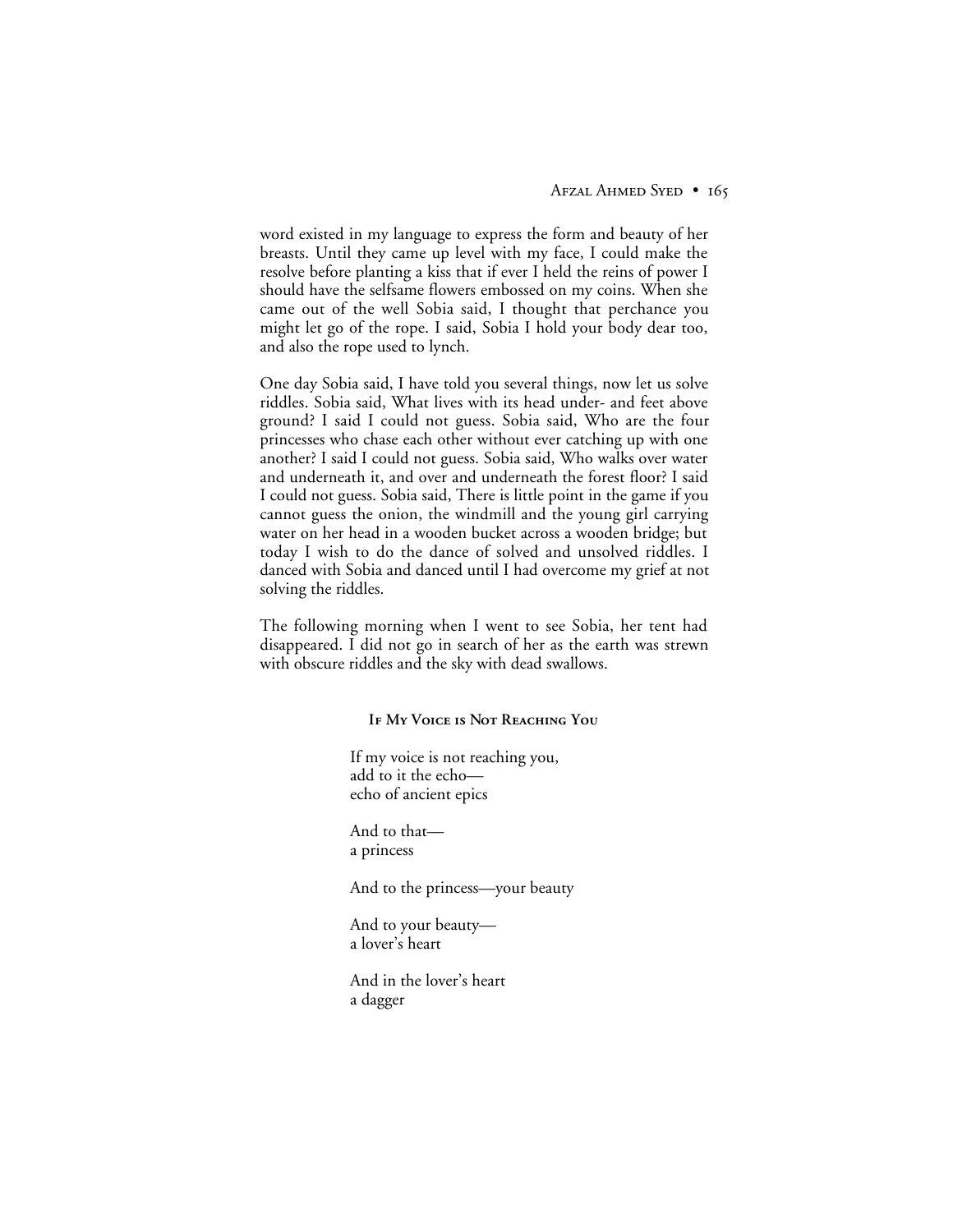P<sub>OEM</sub>

You arrive daily decked out in a new outfit to teach your alluring eyes a new language

Between your lowered neck and your shoulder I find a new clasp for my heart

Looking out the window your eyes rest on my face

Pronouncing the unfamiliar phrase my tongue is caught between your teeth

Through the window perhaps we could walk far towards the sea ignoring the throng of scrapmongers scrapping a ship

Perhaps we could cross over the bridge that has been condemned Sit in benches where the paint has not dried

## **YOU LIVE IN LOVELY ORBS**

You live in lovely orbs A sphericality conscientiously holds your hair

An ornate necklace truckles your neck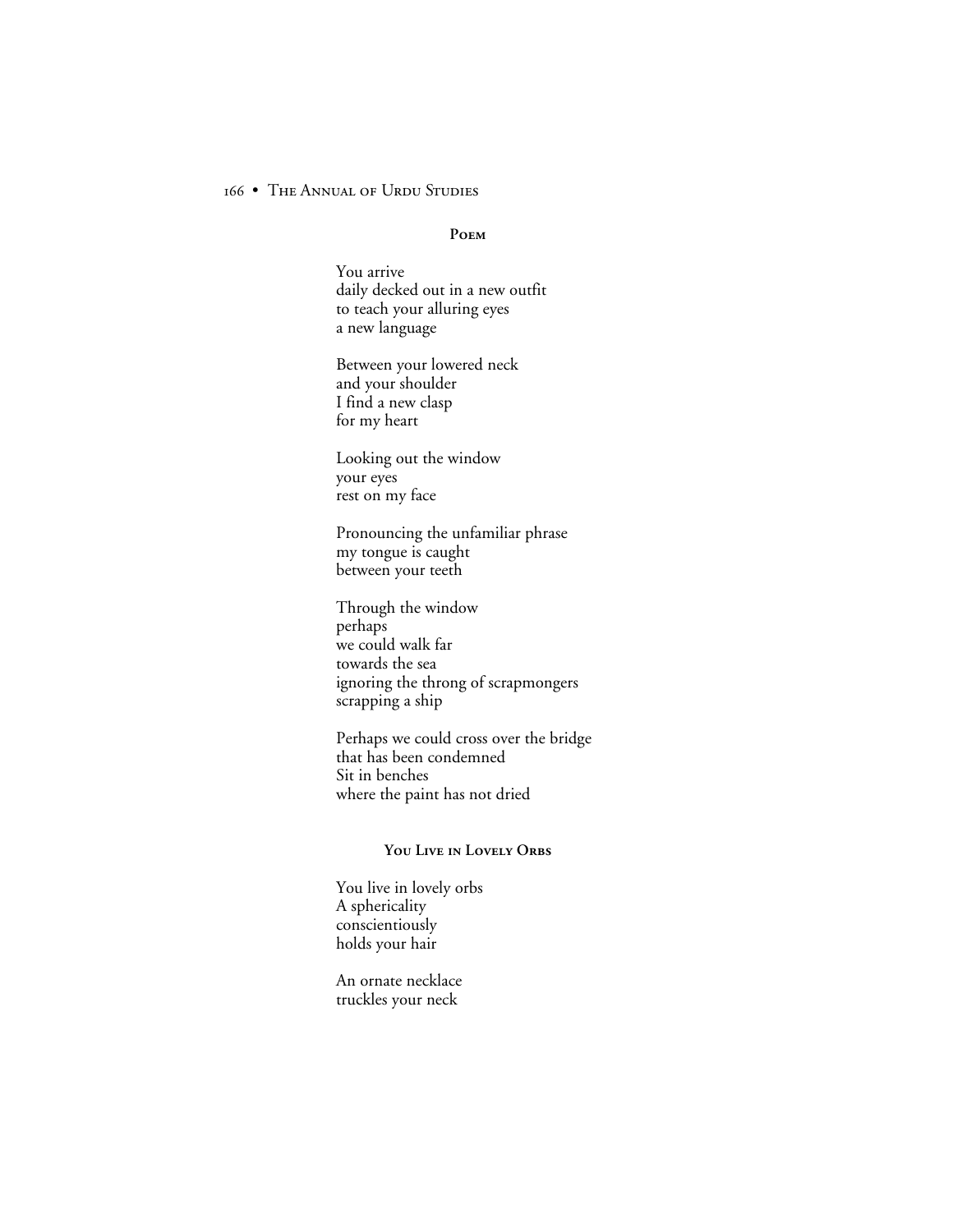The unfaltering watch is attached to your wrist

A dainty belt embraces your waist

Your feet are girdled in lace-up shoes to tread our earth

I shall not mention the hidden orbs that might have you in their hold Allow them the advantage that is theirs

In my mind in play I never disarrayed you

You live in lovely orbs And I in tortuous lines How may I possibly serve you except fetch you in my mouth the ball you kicked

## **ZARMEENA**

Zarmeena whom it was given me to discover with the compass and the astrolabe, addressed me in three languages, and also in an aquatic language yet to be contrived. At the Promulgation of the Canon of Nature's Mimicry prohibiting food and drink, the schedules of manufactories and lyceums had been revised, and Zarmeena, who would not have cared much for the discrepancies on the terrestrial domain, loyal to the old calendar, reached the lyceum at a time when the books and the walls had all been locked. I had not left the lyceum that day. I was on the verge of being locked inside when I saw her and she returned me my collection of poems. Oblivious of myself, when handing her the book, I could not, in either language, present it to her. Even so, she relied on my pledge of the Aquatic God and kept it in her custody: she unfolded several poems and chanced to know in History that poets were not loved; and that it was still difficult for one whose heart and star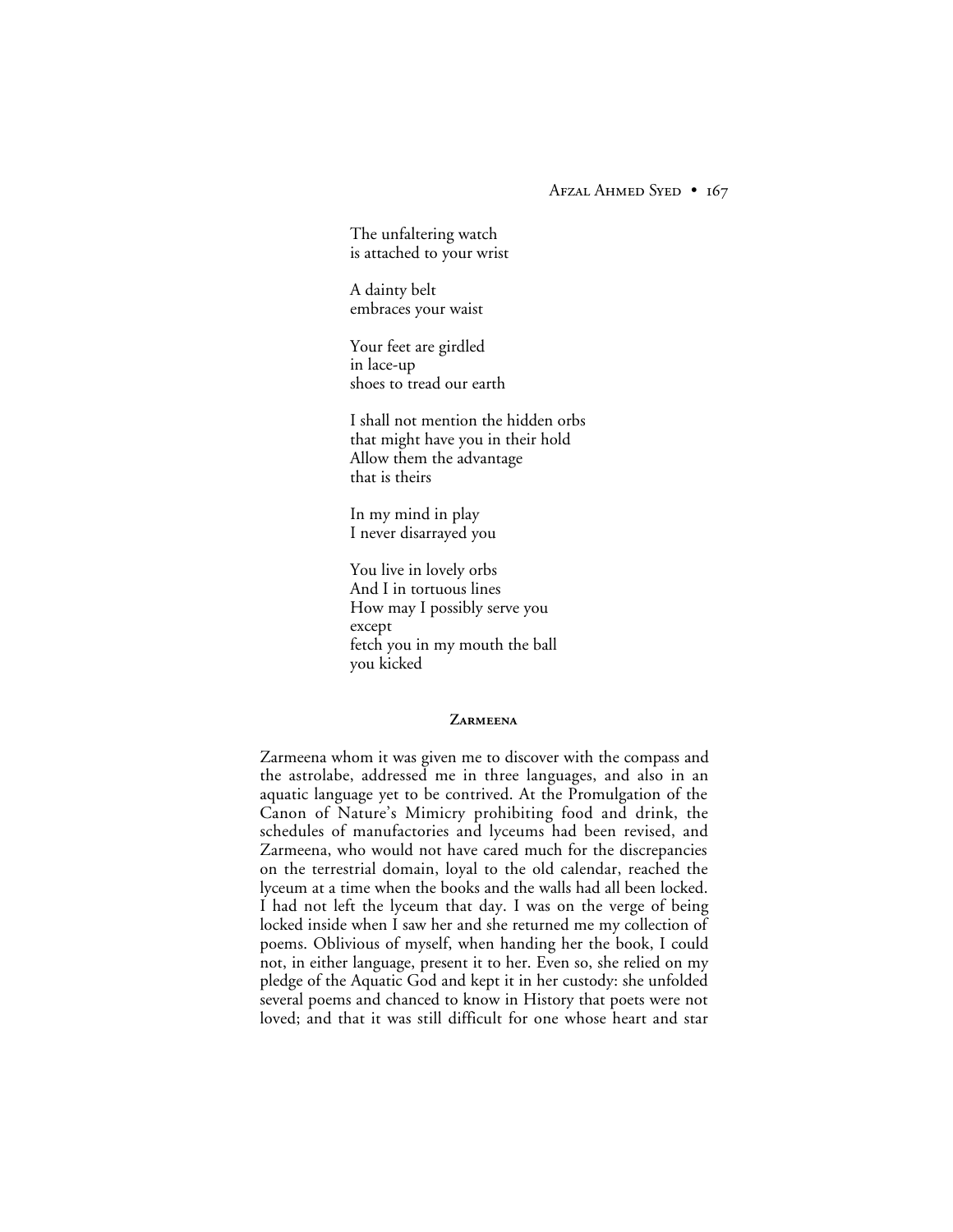were made with water. But her eyes, which require no preface, could not desist from the question that if her boat would best others on the First Morn, would I dedicate to her my new collection of verse, keeping in view that she had disclosed to me the place from which the sea looked its most beautiful and where after bribing the guards I had spent a whole day. Zarmeena was not there that day. She did not wish my love of the sea apportioned. She was not there another day when I went to look her up in the holds of boats, and where the seamen eat. Even so, when she was turned out innocent from the bibliothèque, to console her I was there; within the walls of the painting exhibit I was locked with her and freed. The last time I walked away from her, she came with her carriage and found it most improper not to see me home. But she knew nothing of the garden of caged beasts and the heart of the city, adjacent. So she could have dropped me at will, anywhere. Before we could cross the bridge that separates mirth from sorrow in my city, she asked me a few questions, which everyone sooner or later asks, who would enter or break a relationship. Deciding not to take her too deep into the recesses of sorrow, without caring to ask when or where I next might see her, I asked to be dropped at the foot of the bridge. I never saw her again. Incessantly I searched for her at the steps of the Admiralty, near shops that sell sails, and in auberges near the sea. The blue ink that smeared her wrist one day during the lesson would keep reminding me I could have gathered her in a poem.

Zarmeena, if she is too near the sea, must needs feel obligated to me—for I could well have distanced her from the sea with the magnet's help.

#### **WHOM NONE AWAITS**

Whom none awaits must not turn back until the last door is shut

Whom none awaits must not stalk fretfully a lovely passageway until it's deserted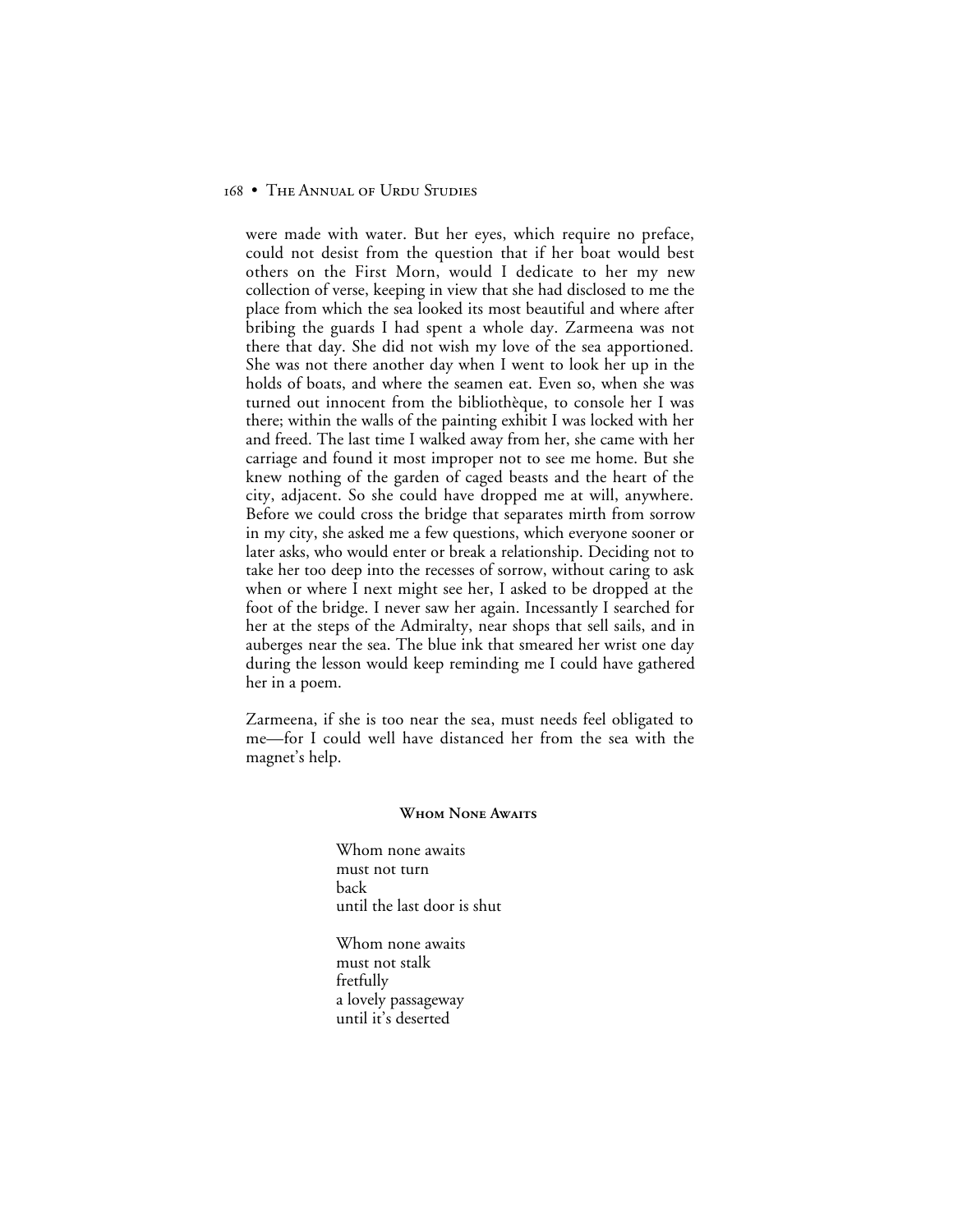Whom none awaits must not sever bloodied feet from the complete pilgrimage

Whom none awaits must not ask the price of a bouquet or the day, date or hour

#### **THE GENRES OF POETRY**

Without knowing that nomadism is a creed of life and among poetry's more difficult genres, he found his way to a tattered amphitheater and began to dream of funambulists; but his ropes were not yet woven when a non-nomad girl appeared before him who took him many light-years away from nomadism. This encounter exposed him to the shadow of light and blood and in a bird shop he priced the dream of a fledgling of exquisite plumage in maiden flight, until the spool of his voice flew away from his hands. The custodian of the bird shop pasted him to the wall of an edifice and from there, in exchange for cartage and a time-and-a-half allowance, he was taken to a cell where someone addressed him. The liveliest drop of blood in his body which sometimes disrobes in his eyes, is the voice of the girl he heard, and found out that paper blossoms, the glass vase, the brick wall, the wooden door, and even he himself, could speak, in the accent and language of his choice. He did not see the girl but like the lighthouse which the waves perhaps never reach, he saw how the sea lay, and the parts where it was turbulent. The live drop of blood which once answered to his fingers disappeared in his body of a sudden. From that moment he turned bitter, and now searched for an adversary. Ages later it dawned on him that both friend and foe are terms for a lost blessing. But for now he had no patience and set forth the charges against his father in his verses. This self-instilled enmity which solidified one day, allowed him to search in his father's eyes for the face of the girl he could pronounce mother, or not pronounce it. Around that time he was granted bail from the prison that was his home. Those who bailed him out introduced him to the pack of fifty-two fairies. The training in self-denial and his suicidal tendency brought out in him a gambler's keenness. He gambled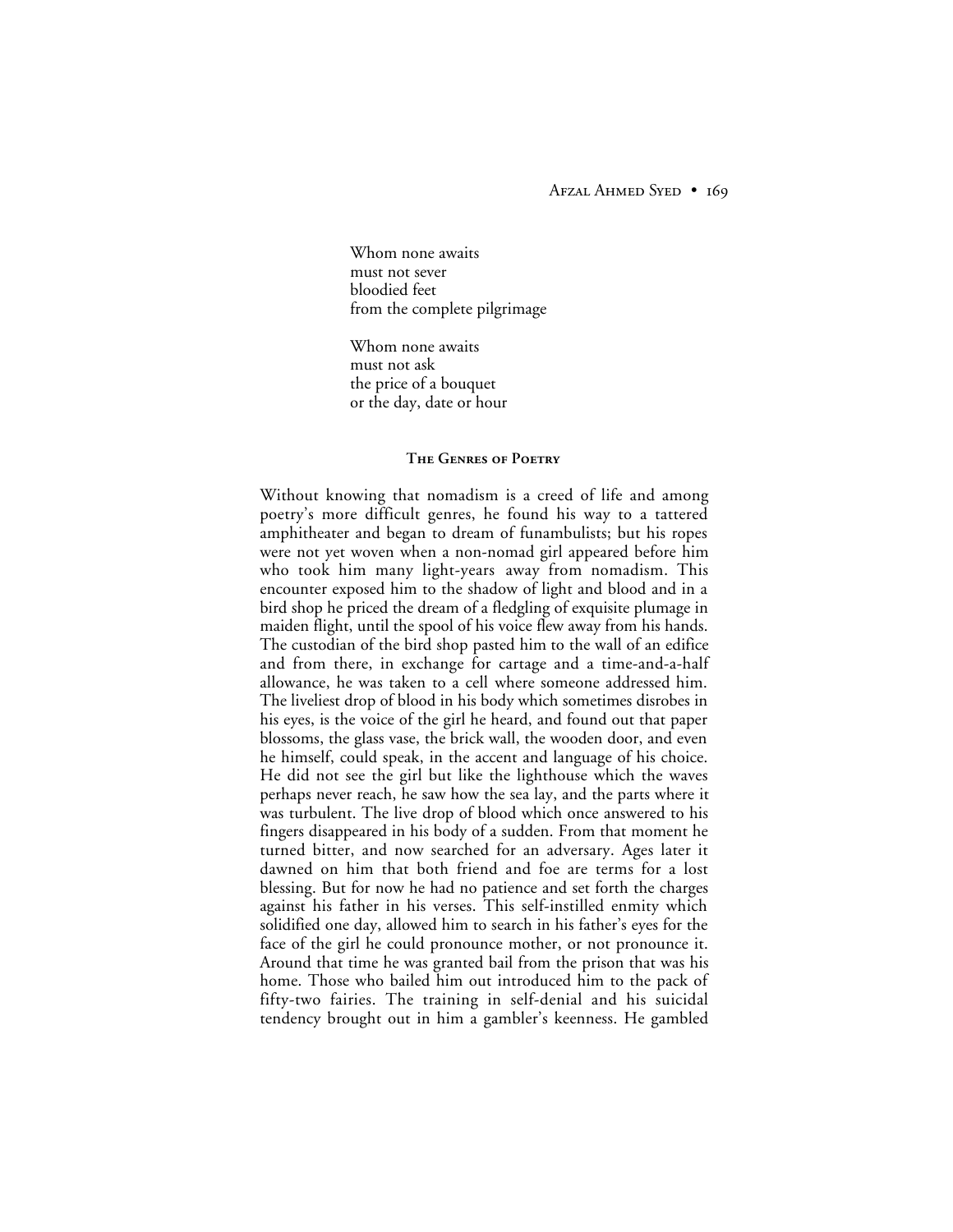excessively but could not forfeit himself. Then he played a strange trick, becoming partners with a preceptress in life. The drop of blood that disrobed in his eyes was absorbed in the preceptress's white chalk. After some time, one day when she drew a fledgling in maiden flight, the picture flew away from the blackboard. When he learnt of the incident, he began to dream of nomad girls who can walk on air without tightropes—without knowing that this variety of nomadism is poetry's most complex genre.

#### **I WAS TAKEN WITH AN INDIGO FLOWER**

I was taken with an indigo flower. By that I allude to the girl I loved. I could also say her name but the world is crowded with people. I had met her on the twin bridges far away from my home that were inadvertently built side by side over a lake. Sometimes we would walk over a bridge together and sometimes over our separate bridges hold each other's hands. With my first wages I bought nails and between fixing the loosened planks of the bridge and composing a verse for her eyes, hammered a nail into the palm of my hand and realized I was not made of wood. In an internecine war perhaps that bridge was torched. I could never buy nails for another bridge again.

#### **WHOM ONE LOVES**

Whom one loves must be conducted out of a fading city on the last boat With the beloved one must cross over a bridge condemned to be razed The syllables in a beloved name must always be softened The beloved must be shown around an isle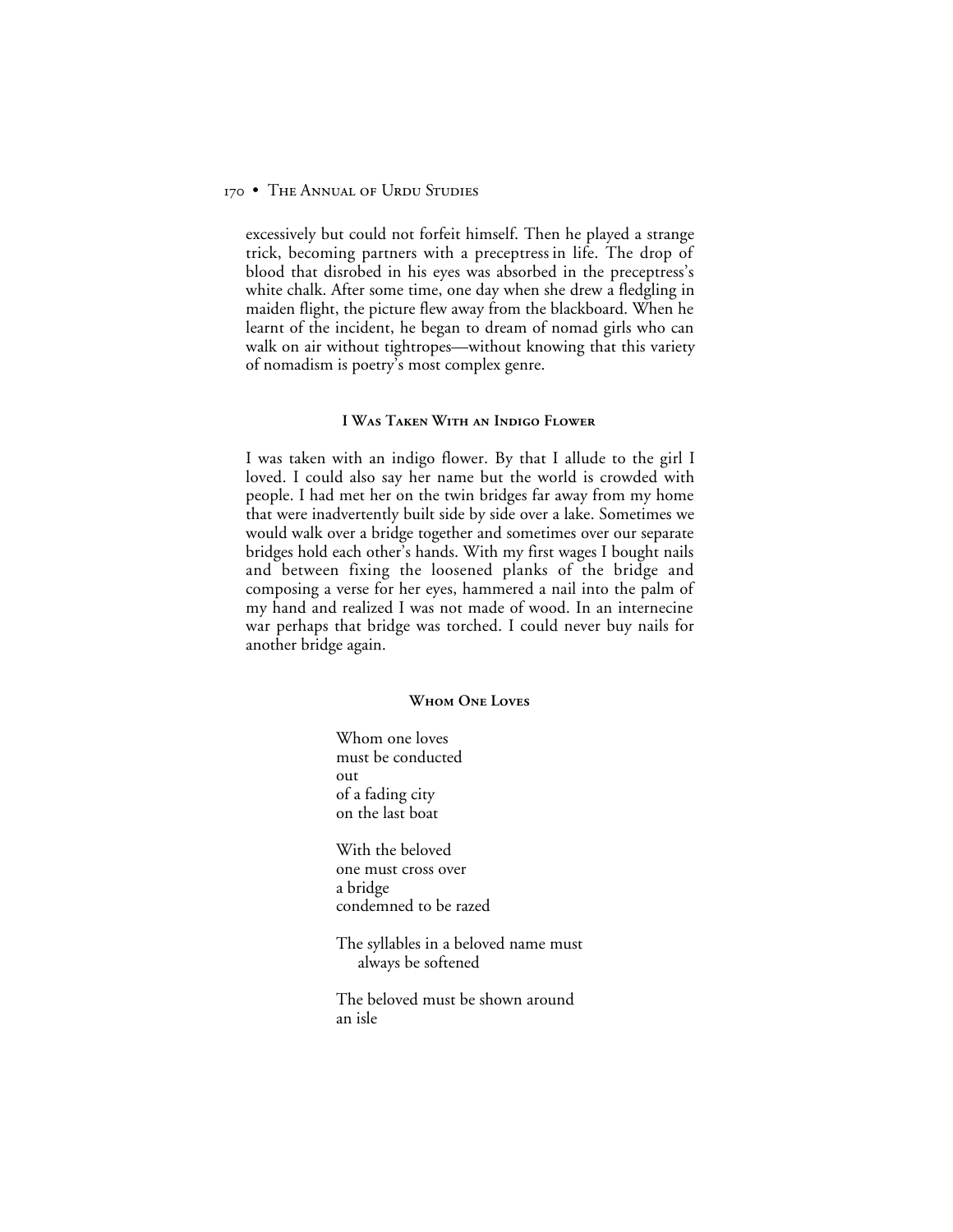abounding in live volcanoes

The beloved must be first kissed inside a torture cell in a salt mine

With the beloved one must type a memorandum against all inequities in the world whose pages one must fling out the hotel window towards the swimming pool come morning

#### **HAD WE NOT SUNG THE SONG**

We know how meaningful is the life we live

We know the mass of stones that from our neglect turned into things whose beauty our lives did not advance

That moment we felt our hearts among the flowers put on the altar as we walked in the parade of wounded horses

Defeat is our God We shall worship him in our deaths We shall die the death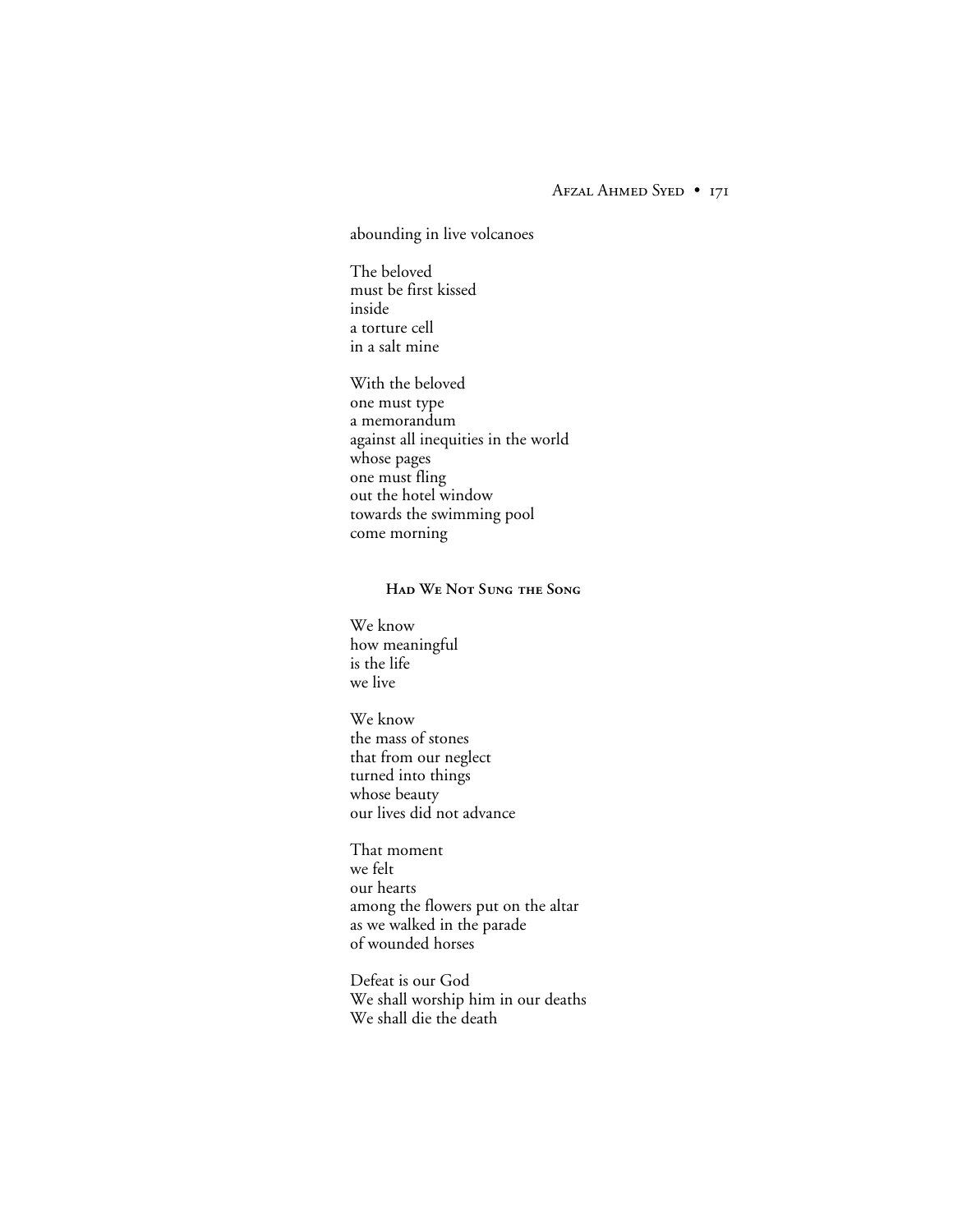of a man in agony

Life would never have reckoned what we sought of it had we not sung the song

#### $T$  **HDSTESS**

You are a worthy hostess You bring me the apple with your teeth marks and the blood-stained pomegranate and a poem and a knife that cuts things askew

## **YOUR FINGERS**

Your fingers did not blow a kiss to a man drowning in the mire Did not close the dead man's eyes

The knots that your fingers could unravel you cut away with daggers used for human sacrifice

Where your fingers pass is the shade that was once a tree

Your fingers look lovely in the shade and you in the dark

In the dark where there is a wounded bird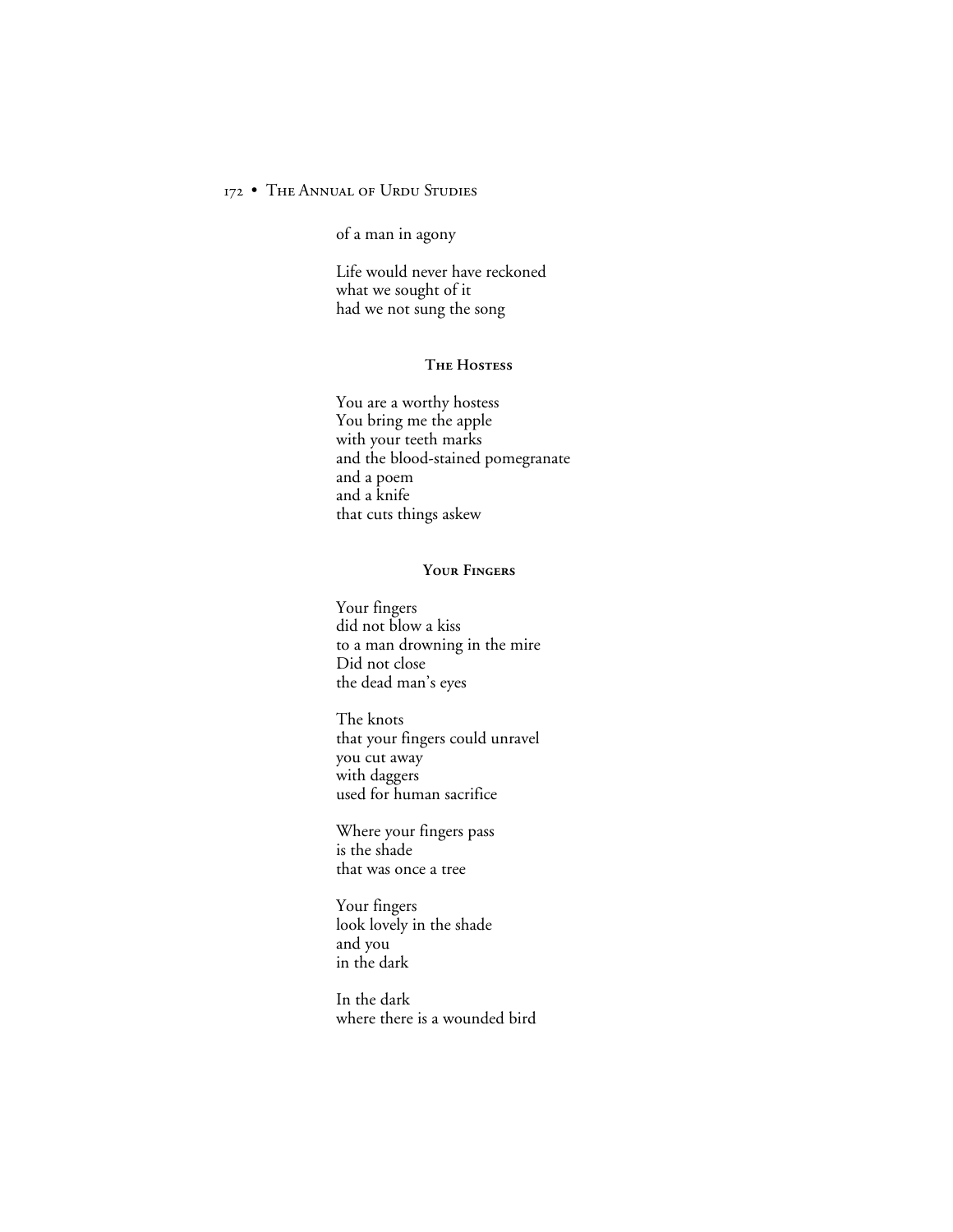whose cage door your fingers would never lift

# ONCE THE FESTIVAL OF YOUR FLESH WAS OVER

Once the festival of your flesh was over the images and the masks were taken off The ornamental arches were removed and the foot-marks were leveled with a pickaxe

Once the festival of your flesh was over the trained beasts returned with their masters The soothsayers were paid their due A tent caught fire and was put out with tears

Once the festival of your flesh was over the venue for the next banquet was settled To explore a new island paints were bought for the boats And the shores were cleared of dead seagulls

# **WE MUST FORGET**

We must needs forget the brick underneath which is the key to our home broken in a dream

must forget the kiss that was caught in our throats like a fish-bone and does not come out

We must forget the yellow severed from the sunflower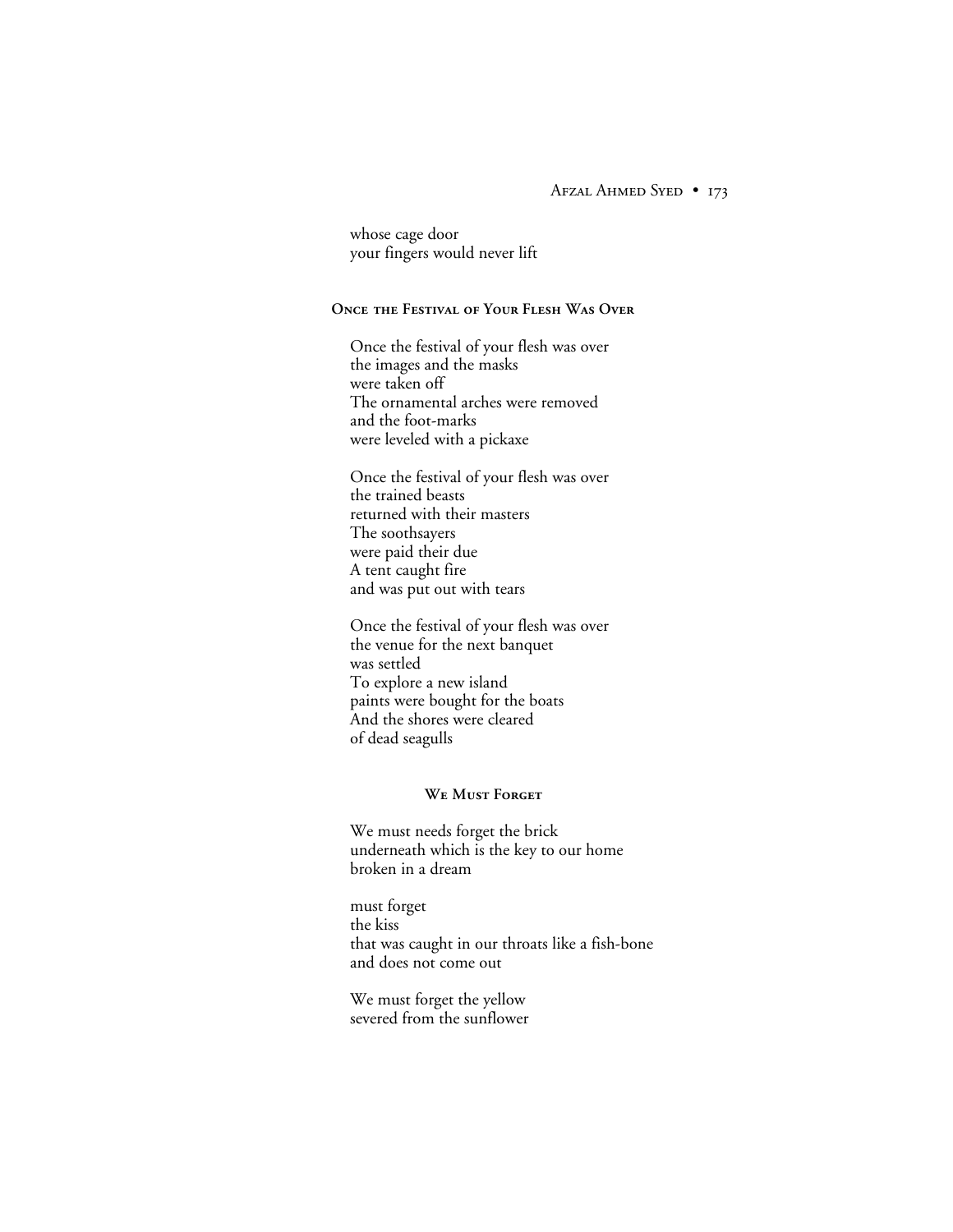as we dwelt on our afternoon

must forget the man who rolls out iron sheets on his hunger

must forget the girl who packs time in medicine bottles

We must forget that from the rubble called the heart anyone can be salvaged alive

Some words we must forget altogether Humanity for instance

#### H<sub>ELL</sub>

After death I was interred in Hell

Someone had already taken up the grave that I entered It was the same man I had murdered Real Hell begins when the murderer and his victim are gathered in the same grave

The Angels of Reckoning descended to the grave to judge the angels were naked and my stomach turned at the sight I held it down I did not wish to soil my grave

The angels looked apprehensive Perhaps they had not descended into a dual grave before To begin the questioning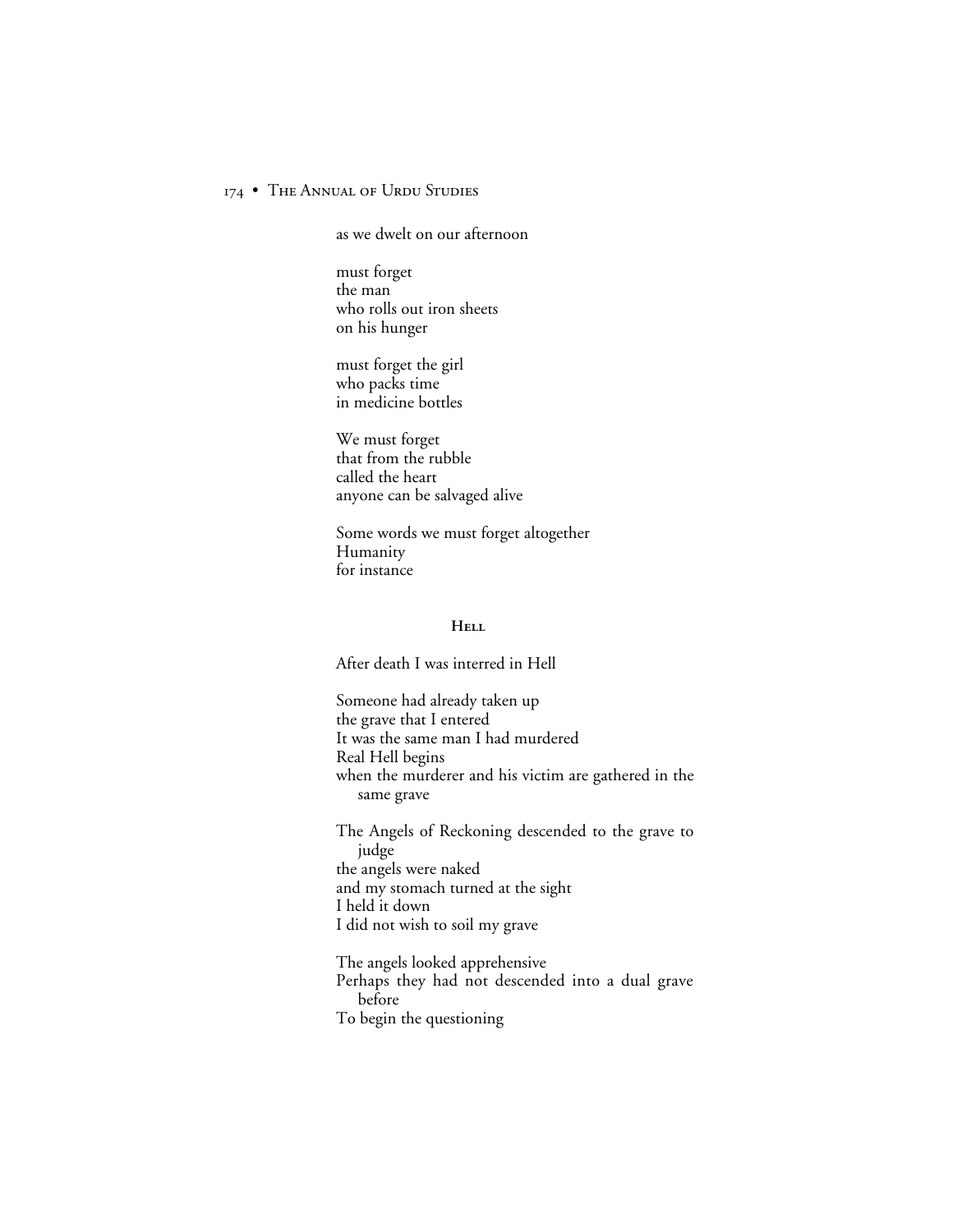AFZAL AHMED SYED . 175

one of the angels produced from his ear a coin that had my profile on one face and God's on the other The angel tossed the coin My face came up over God's on the floor of the grave The angel who lost the toss settled down to begin questioning I drew my sword The angels scampered out of my grave I picked up the coin from the grave's floor It was my first wages in Hell "It was foolish of you to have raised the sword against the Angels of Reckoning" "It was foolish of me to have raised the sword against you too, swine!" "You could kill but not revile me!" But this was false I could not have murdered the same man twice "Now you will hear from the Warden of Hell" I lay in wait for the Warden of Hell and pondered this man seeking refuge from my wrath even in his grave what could have given him the courage to cross me But on his neck the half-moon mark of the sword was alive and in the whole world only I could inflict such a wound Presently there was commotion and the Warden of Hell entered our grave a rather civilized angel, and dressed "Did you raise your sword against my angel?" "Indeed he is the culprit, sir!" My victim called out from the other end of the grave although against an angel he should have sided with man "Could my sword wound an angel?" "No"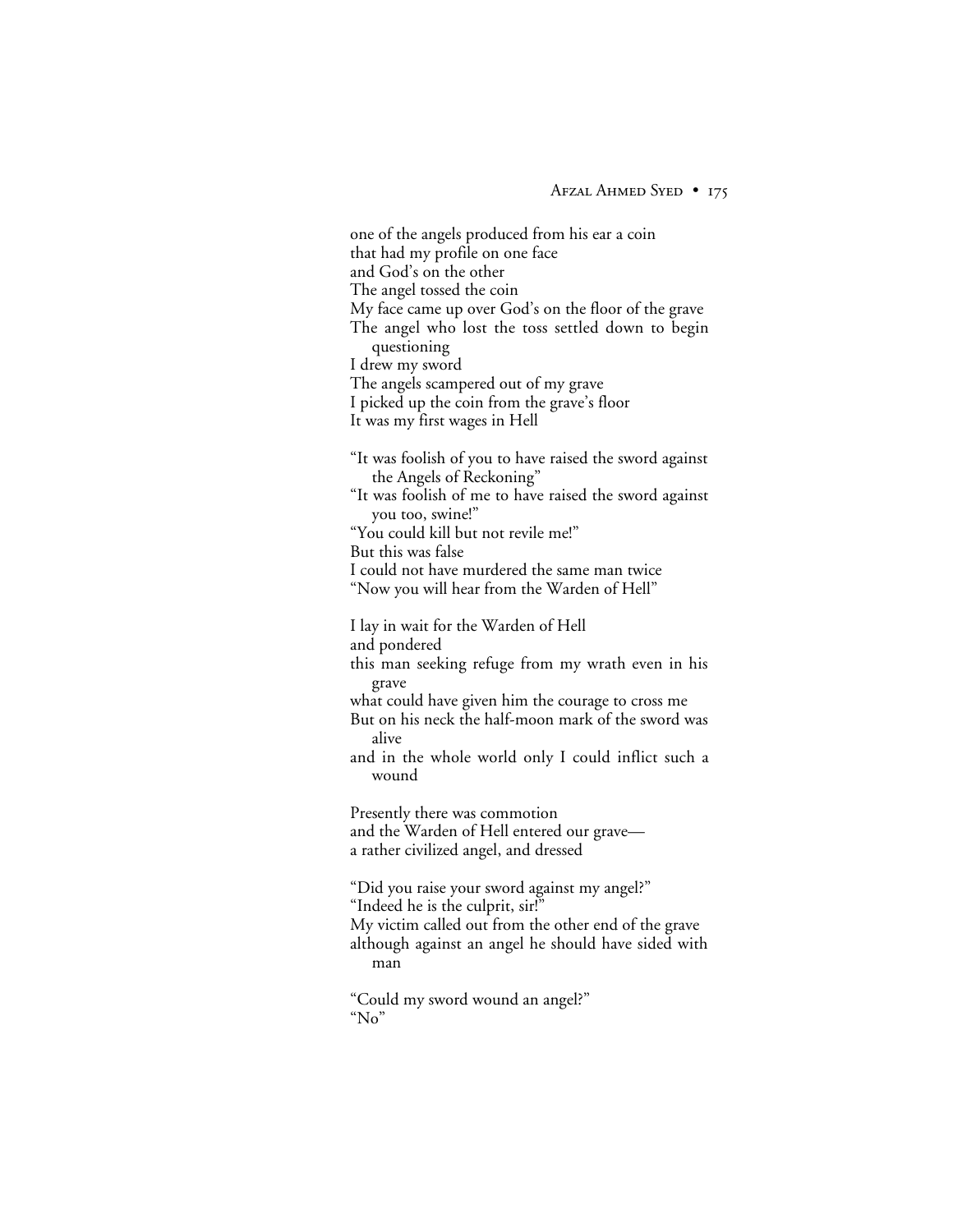"Could I kill the angel?" "No" "Could I be sentenced for a crime that is impossible to commit?" "I would not know" "Who would?" "God" "Send for God!" I knew that God would not dare come near me God is afraid to set foot in a grave

The Warden of Hell left "You drove away the Warden of Hell?" "I shall also drive away Doomsday" "It is past Doomsday" I was grieved to learn it was past Doomsday and I had no news "You did not die on Doomsday, Some did not live to Doomsday God sent them to Hell directly"

In Hell I took out cards from my pocket and began playing patience until the deck rotted away Then I divided my memory in fifty-two and began anew

One day a slothful angel sneaked into our grave to rest I pressed my sword to his neck "I will murder you" "You cannot kill me, but take the sword away, it frightens me" "Take me outside" "It is unheard of" In reply I put the coin obtained from the Angel of Reckoning into the slothful angel's hand The angel hung his head

I was stepping out of the grave when I thought of my victim I shook him awake with my voice: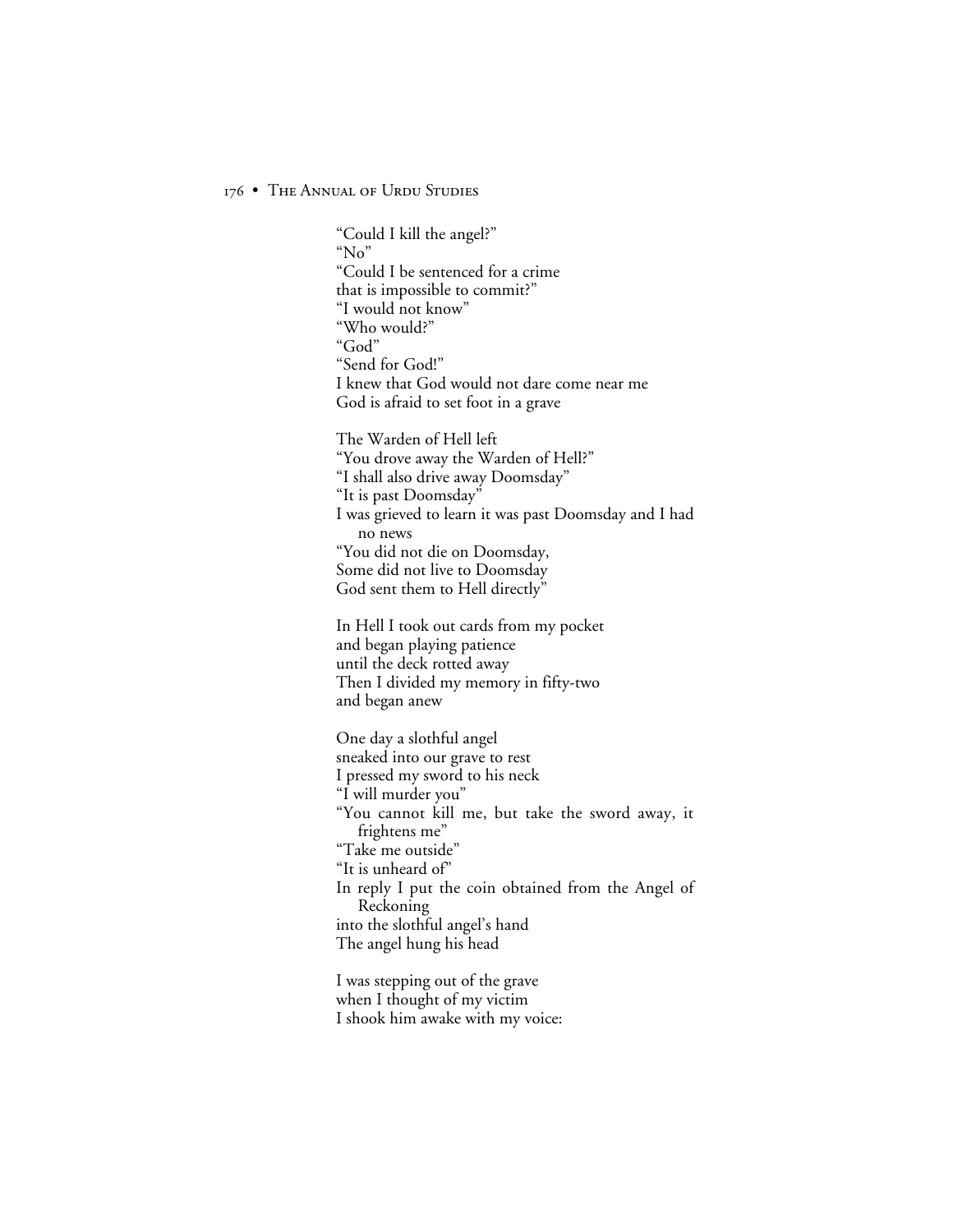"Let's get out!" "I shall not go out, I do not wish to go anywhere with you!" I spat in his face and came out of my grave

#### **KRISTALLNACHT**

Tonight is the night of the broken glass

Today five stars were made on our arms which common people take for numerals

Today the waif-scholars were treated to a performance of "The Dying Prince" to the functionaries' great delight

Today I was assigned to a synthetic coal plant This would make a girl in Baltimore happy

Today I wrote a poem

Today the crematorium burnt well past the hour

# **WE CAN TAKE DELIGHT IN THAT**

We can take delight in the fact that in the 1700s more candles were consumed in the silver-mines of Potosì than in Spain's royal palaces

More sheepskins were used there to hoard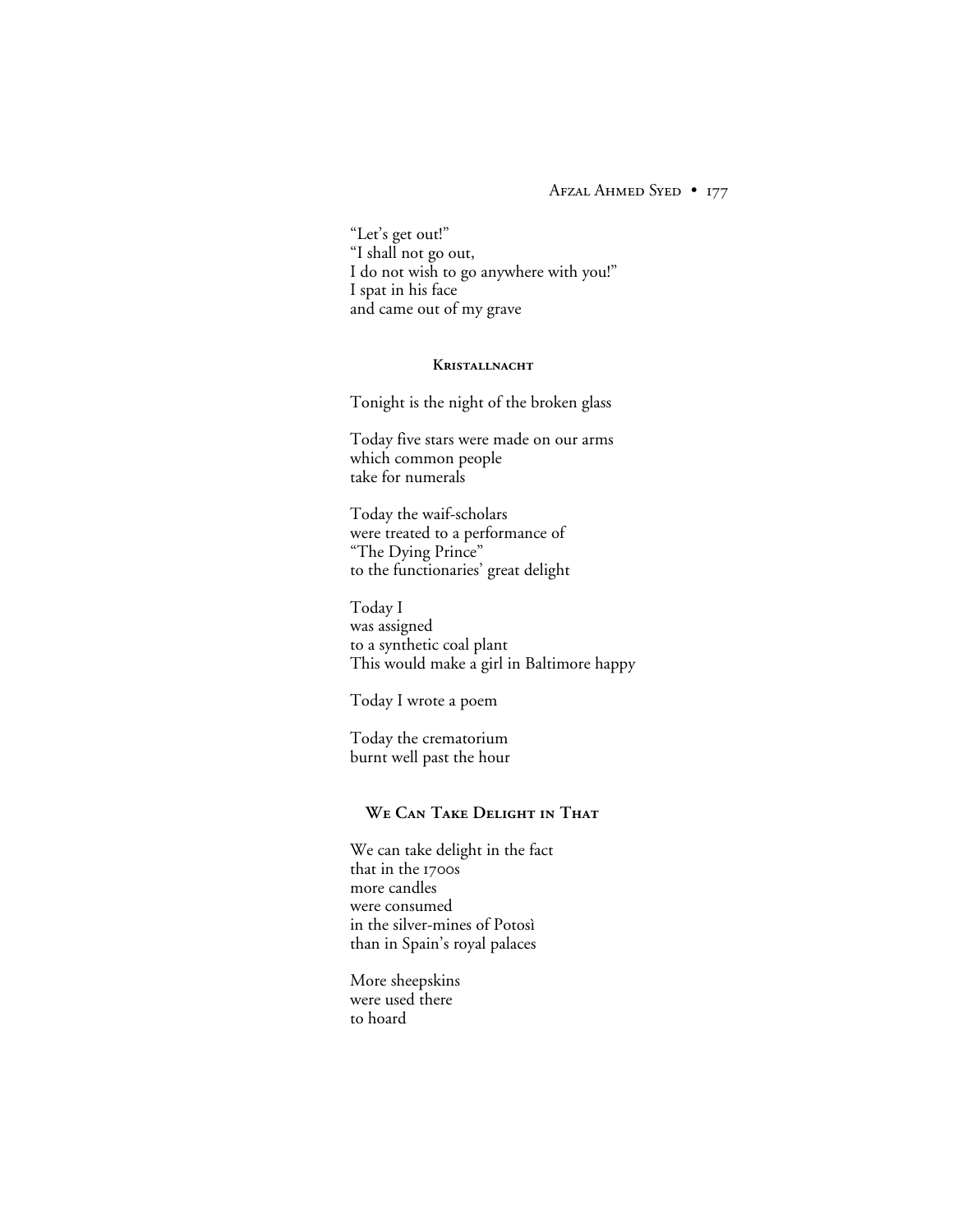silver ingots than in the whole of Europe

And that to send the ransom from Atahualpa forthwith the horses were shod with sterling

#### PARABLE

He had a firm hold on this sensation that it was daybreak. He turned in bed. This movement was in itself very gentle as his feelings were never devoid of the regard for the planks of the bed that could not withstand negligence and would dislocate from the frame. The rays of sunlight were piercing him, as if the sun, which belongs to nomads and charioteers all, and which for sundry considerations no one now calls God, was about to raise him on the lances of its rays. The same rays were also smarting his eyes, and for this very reason he had a firm hold on the event of the break of day, and for the selfsame reason he could not let go of the sensation of the loss of his sight. He could not see a thing, and it was morning.

The listeners to this tale, by virtue of their altruistic nature or benevolence, might perhaps be expectant that further down, by error or through a miracle, the sight of the man will be restored, which is erroneous.

When the man had no pretext left to refute the fact of the loss of his sight—for darkness is its own contention—he must have tried to make much ado: the usual reactions of a man during or after a calamity: crying, yelling, flailing arms about, turning away from God and resolving on suicide. Men who are not written about in stories take forever to get through these stages, but he lived them all in an flash, and then he again turned extremely gently in the bed, because after all the planks of his bed were vulnerable to disregard, and on the bed within his reach slept the woman who was impregnated with his sight. He wished to reveal his situation to the woman, but left himself to be discovered. The woman is close to awakening; it is morning after all.

As he had wished, the loss of his sight became apparent to his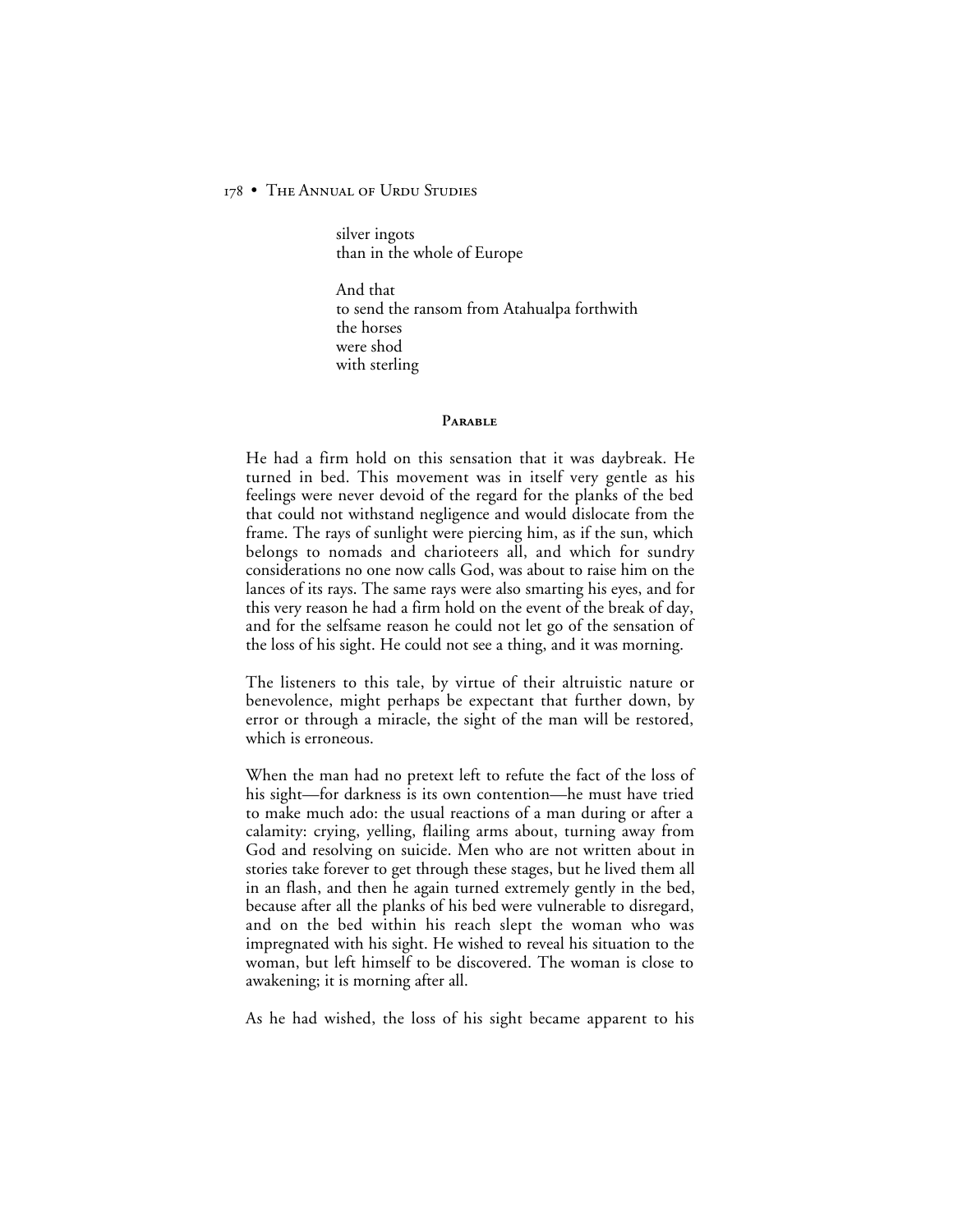woman, became apparent to his neighbors, his kin, friends and acquaintances, his juniors, his superiors, all, and if he had had a mother it would have become apparent to her too. Then things took their usual course. He was retired from his position with a modest stipend, and his woman found employment.

Then one day he told his woman that he wished to change the house. The house was changed. After a long time it dawned on the woman that he could not climb stairs from memory, that he had lost count.

His woman, the fact of whose pregnancy has been detailed, one day gave birth to a girl. On the occasion the man was as overwhelmed with happiness as any father capable of regarding his daughter. After a long time he felt the contention of darkness being refuted. His daughter had light in both her eyes.

He continued in his efforts to discern his daughter's features by fondling her face with his fingertips when someone told him of her likeness to him, and on learning that, he was delighted. At that moment he thought of what his features were like, and the same moment realized that his face had been lost to him. He pondered for days and was continuously disappointed. His woman, neighbors, friends, kin, he entreated them all for the recovery of his features; many a memory that had been prevented from stirring went crazy, but despite all he could not recall his face, and now only a miracle could restore it to him. The reason for his continuing belief in miracles is beyond the comprehension of the storyteller.

Often, when his woman was absent, he wished to strangle his daughter so that no one could remind him of their resemblance. But he could not rationalize such audacity with logic.

In a small house by the sea a change came to his life. A girl whom he might have loved in adolescence came to know of his condition, and one day she graced a small house by the sea with her man and children. The same day his woman and the other woman's man observed the miraculous likeness of the other woman's children to the man whose story is not yet ended. This observation was ignored with as much ceremony as the surprise with which it had been made. Then on some festive occasion the other woman's man, on behalf of himself and his woman, presented the sightless man with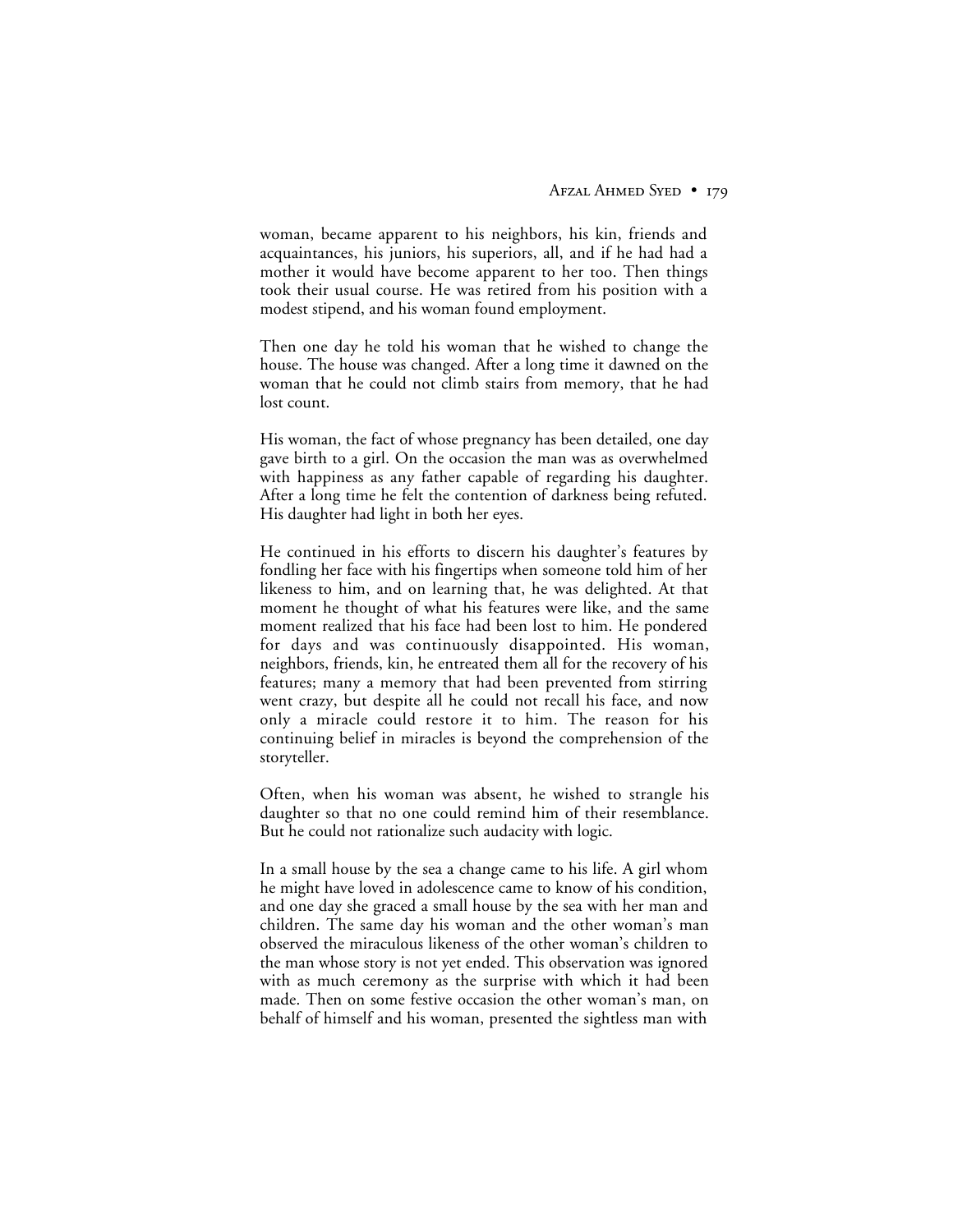a dog. Sooner or later everyone who has lost his sight finds himself with a dog. He named the dog after himself.

Then he took such courage that he roamed the seaside with the dog, and returned home in the evening to a waiting woman holding a girl's hand.

The narrator of this story cannot tell whether all continued as before, or his sea inundated the townships, or his dog reverted, or his wife, or daughter, or both, became depraved, ran away from home, or died. A story narrated with pen and ink must be considered told where it is ended.

#### **BOUQUETS AND INVITATION**

We who turn up at concerts without a bouquet for the musician and do not know how many legs a piano has

We whom nobody beckons to an empty seat We who stand against the wall where we shall be after all herded

From the clavichord to the piano music has come a long way without an invitation as we have brought ourselves from the main entrance to the back wall

After her performance the musician is taking a bow

Now she shall see blood on the floor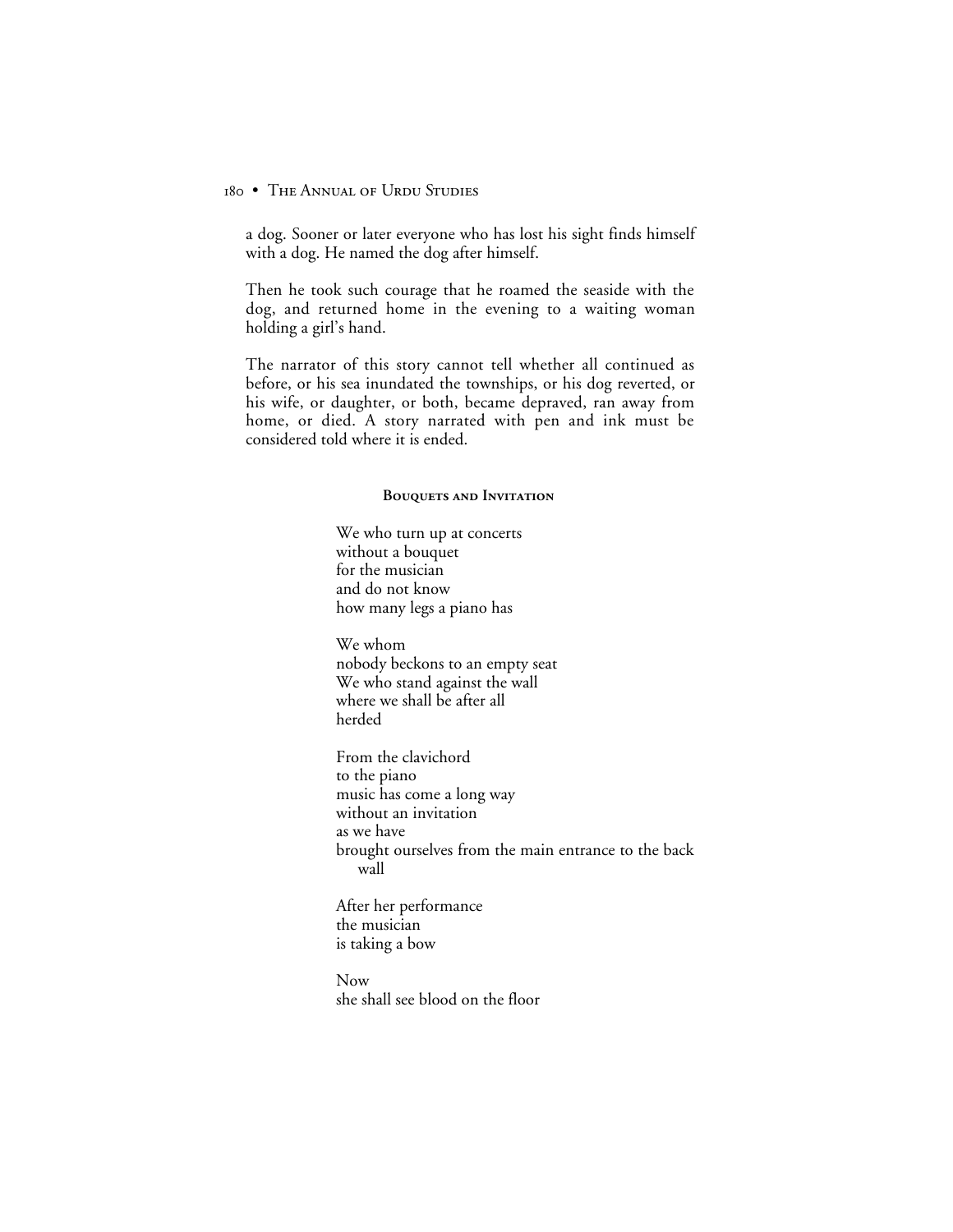Our blood that finds its way everywhere ahead of us without a bouquet or an invitation

#### **NEAR LAVANIA**

There, where silence lies flanked by armed sentinels, with her I recall the bread, the bread and the wine, the wine. With her verdant fingers she touches an aquatic bell and dead horsemen rush galloping past under the boughs of the flower-of-the-unknownname. She says that in the rain the flower a man gives a woman always carries the same meaning. Hope, which disarrays our night and our day, brings her to the black juniper tree. The name of this land is Genesis. Where we shall be picked with the vines and brewed, there I present to her a horse, and to me she gives an olive plant—she made of glass and naphtha and wood and stone and wool.

Near Lavania, I touch her flower bearing five wounds and closing the puerto morona kiss her lips. I am the weed which grows outside the stable; a tablet with plaintive letters; the loneliest fish in the net; the memory of a heartsick princess; an Argonaut forsaken back on land.

In flight we taste many seasons, and now it's snowing heavily, and I cover her wholly with flowers. The moon is in Virgo. The bricks of this building were laid in the full moon. In those days I was living dangerously and except for the dream I had no word.

Could her wide blue eyes be more erroneously read?

#### **SHOULD SOMEONE ASK**

Should someone ask whether trees are better or parasols you should answer trees when we stand under them in the sun and parasols when we make a pilgrimage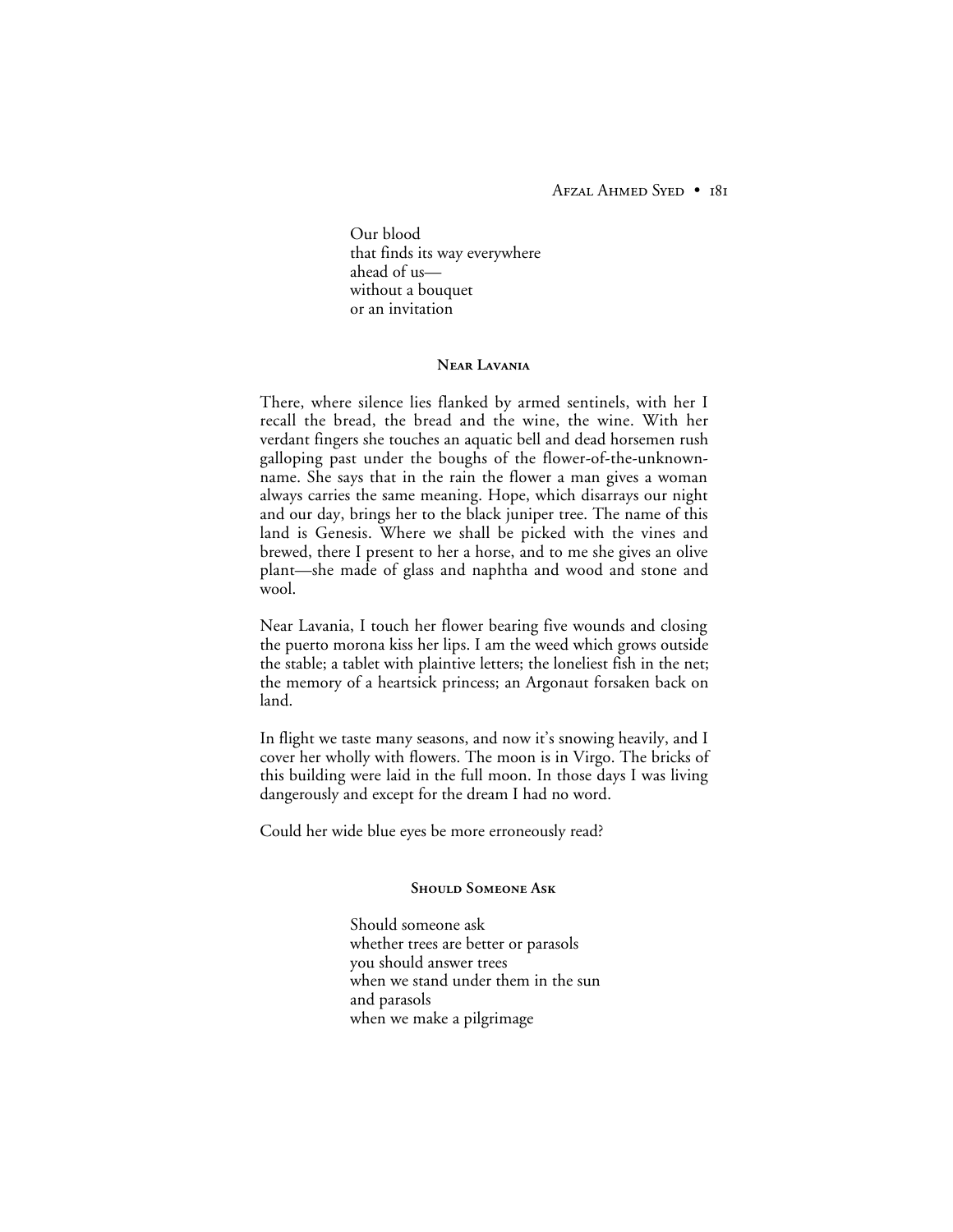and pilgrimage is preferable to destinations to get where the mind and conveyances are frequently changed although the needle point which pierces the finger and the eye that sees it enter the heart are also pilgrims Should someone ask whether doors are better or windows you should answer doors in daytime and windows in the night and happy are their nights who journey from one expectation to another although journey is a fire that has never come down from the trees If the supplicant receives uncooked bread from one house he should seek matchsticks

at the next And when it rains he must ask nothing of anyone neither supplicate for an end to showers To supplicate one must have a God Those who take their prayers the others' gods cannot sense in their left heel the piercing of a nail in their right

Some acquire God by inheritance some as a gift Some find him by their own labor others steal yet others presume

I bought God on installments Gods bought on installments answer no prayers until the last installment is remitted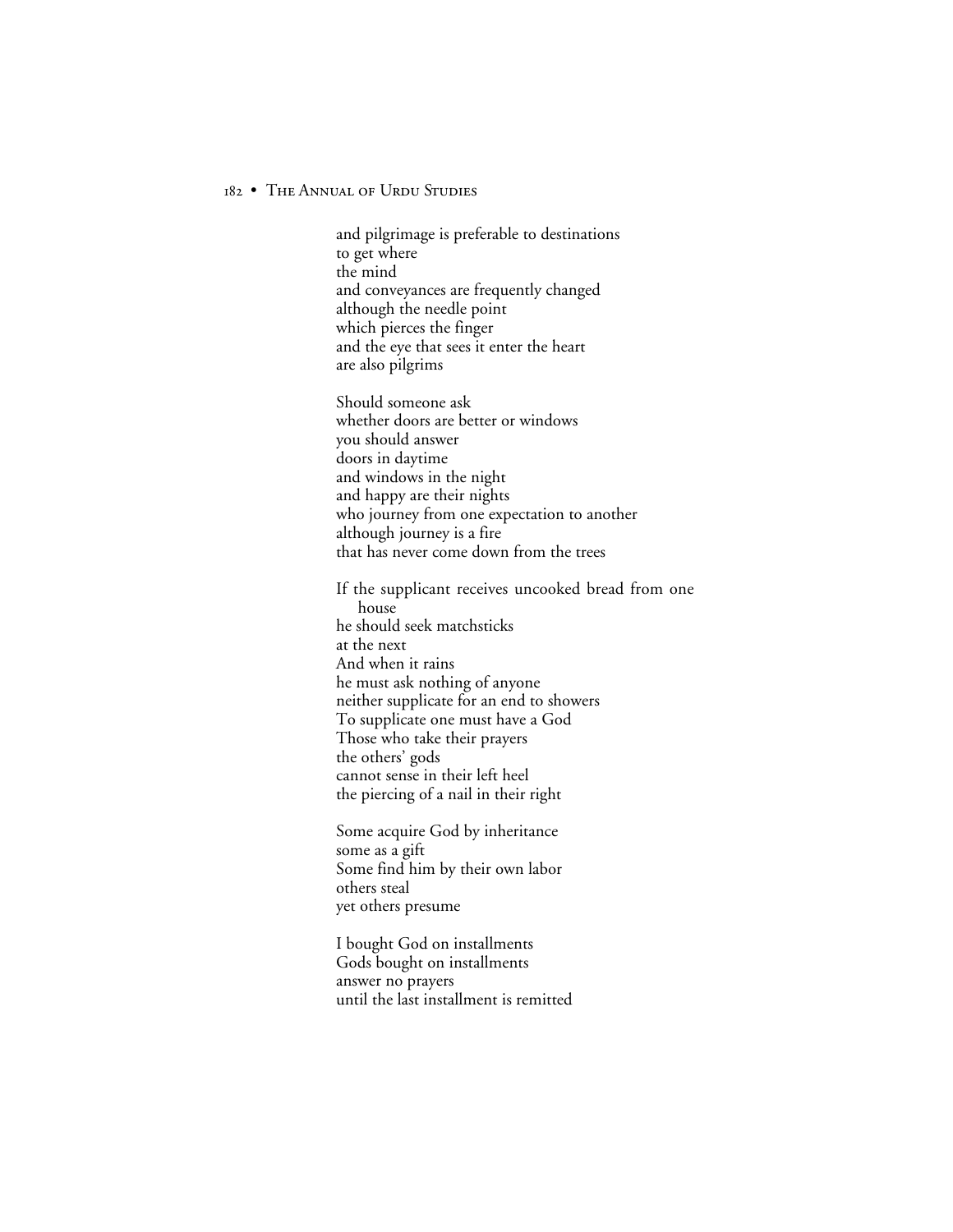Once I was late making God's installment God was carried away from my side and those who knew me learnt that now I had neither God nor prayers that are answered and I had even lost the chance to presume a God

## A COUPLET BY POET-LAUREATE NUBAR ISBARIAN

The beauty of the couplet that poet-laureate Nubar Isbarian composed for his courtesan Irma's breasts would be lost in translation as Irma's breasts were wasted on the sands of River Esta. In Armenia it surpassed the acclaim accorded the couplets that Nubar Isbarian had written for his beloved and contemporary poetess, Nura Na'albandian's eyes, that were cited as the epitome of highest poetry. Poetess Nura Na'albandian was so tormented by the couplet that oftentimes she was disposed to put out her eyes with the gift dagger from her former lover, goldsmith Jaraer Sambarian, which she was only permitted to put in her heart. The couplet earned such renown in the length and breadth of Armenia that every woman from those of easy virtue to chaste virgins, even the cloistered nuns of the Convent of Turikian, entreated Nubar Isbarian, saying they would bare their breasts for him if he would compose for them as elegant or somewhat inferior a couplet. Troubled by the celebrity of the couplet, the annalists regularly reported that Nubar Isbarian had never seen Irma's breasts bare, nor felt them with his hands, for to make such poetry about a thing seen or felt was beyond human capacity. Irma was aware of these reports and also of the apple-orchard that she had cost Nubar Isbarian. Also, that Nubar Isbarian, under the spell of her breasts or antagonized by the annalists, is abdicating his vocation. Before it could be reported in future chronicles that poet-laureate Nubar Isbarian had stopped writing poetry, in goddess Ardvazi's temple, with the holy dagger, Irma severed her breasts and threw them on the sands of River Esta.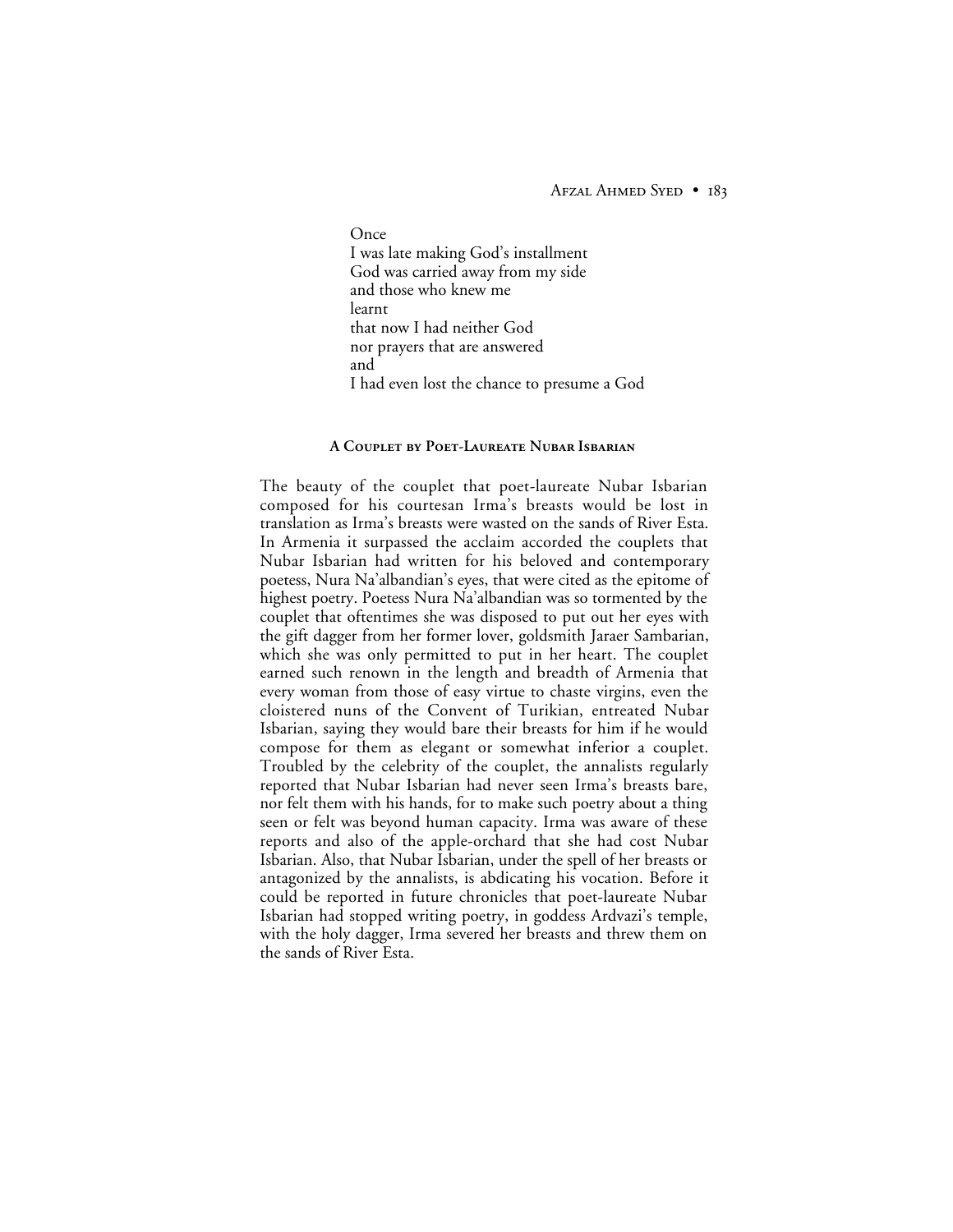#### **STEP INTO MY PARLOR**

Step into my parlor, death says to me

In her person I see my beloved undressed identify my ejaculation flowing on her thighs she carries the fetus of the poem I could not write carries a snare I aimed at a star

Step into my parlor, death says to me not knowing that now I have nothing to give her

## **GOD HAS BECOME ANGRY WITH ME**

God has become angry with me and walked away I fear that the kidnappers have taken God I fear that God has been detained in forced labor

God has become angry with me I had torn a bough from God's tree I fear that the loggers have taken God I fear that God has been fashioned into an axe-handle

God has become angry with me I had torn a page from God's book I fear that God has been bound in iron I fear that God has been laid on the print-shop stone

God has become angry with me I had opened his mynah's cage God has become angry with me I had seen my face in his mirror God has become angry with me I had laid my head on his pillow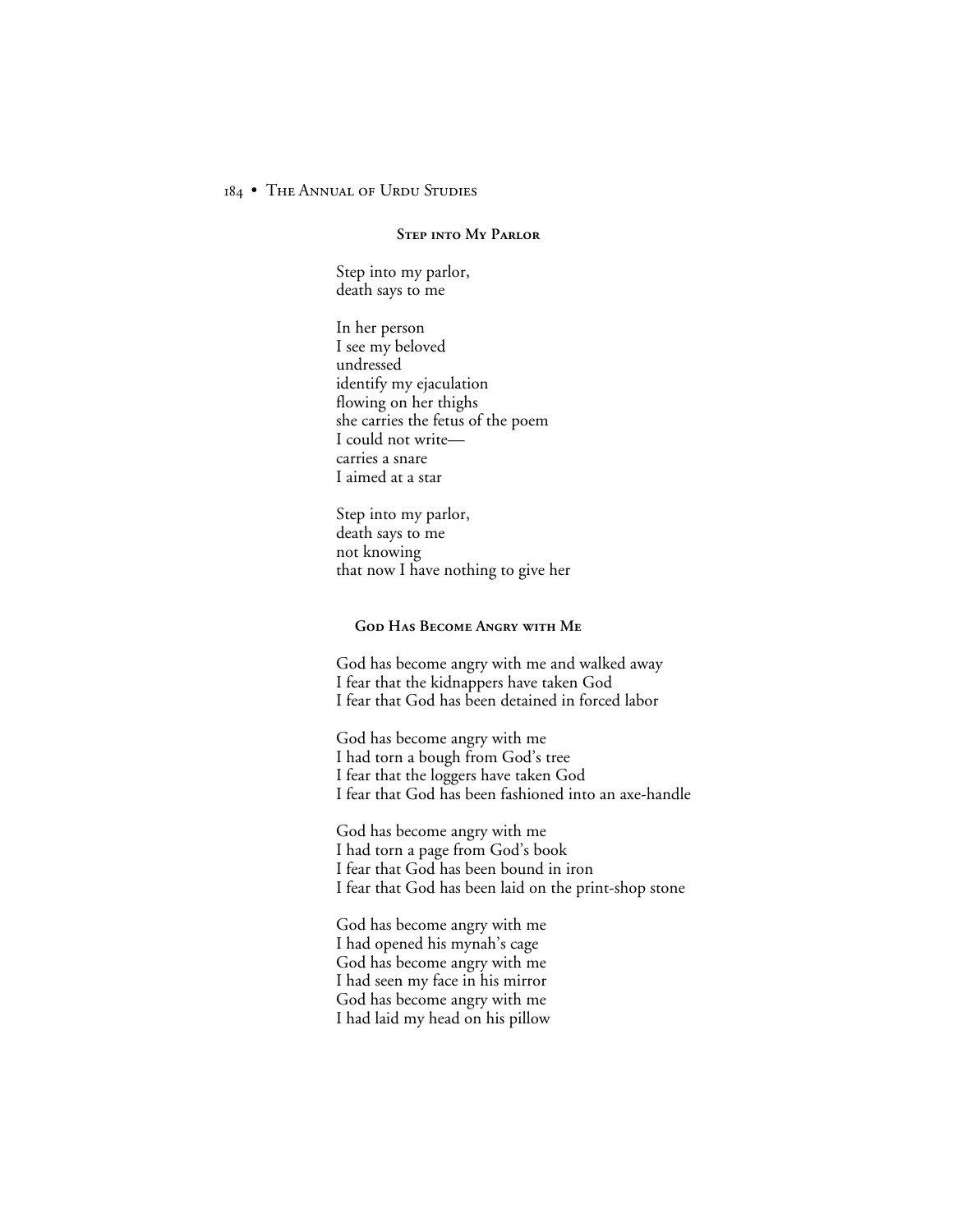AFZAL AHMED SYED . 185

Who knows God might be returning to me Someone might have sown God as a hashish shrub Who knows God might be returning to me Someone might have caught God in a machine's gears

Who could bring God back to me Except for God who knows my whereabouts

## THE BALLAD OF THE POET AND THE SWORD

Sword How my breast turns red

Poet From my blood From my blood

Sword From the blood of your heart

Poet

From the blood of my heart wounded by a thousand wolves and one night

Sword With a black jasmine flower your night digs a grave

Poet It shall be filled with my blood With my blood

Sword And with butterflies that appear for lovers

Poet The butterflies are dormant in your scabbard that is filled with my blood With my blood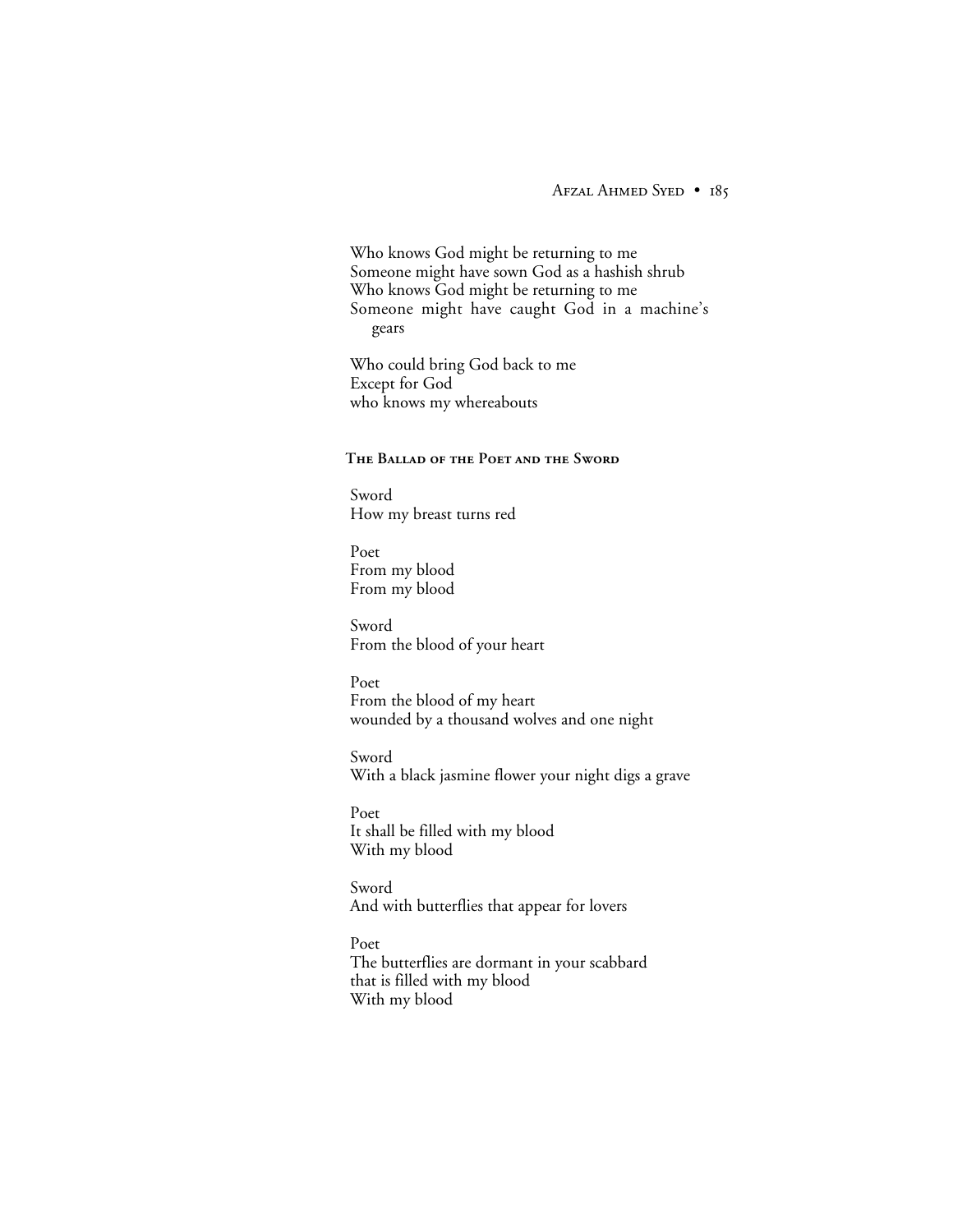Sword And a drop of your blood

Poet On my beloved's heart

Sword In the mirror's branches the nest of a dove riddled with arrows

Poet Her heart Her heart

Sword Blood in mirrors Blood in nests

Poet My blood My blood

Sword Your blood bathes her tree

Poet Her tree in the cellar filled with axes

Sword Fills up her well

Poet Her well in the bed of the garrotted sands

Sword Fills up the first urn from her potter's wheel

Poet The urn made of elegies for slain lovers and poisoned moon

Sword Where did your blood go after the urn was broken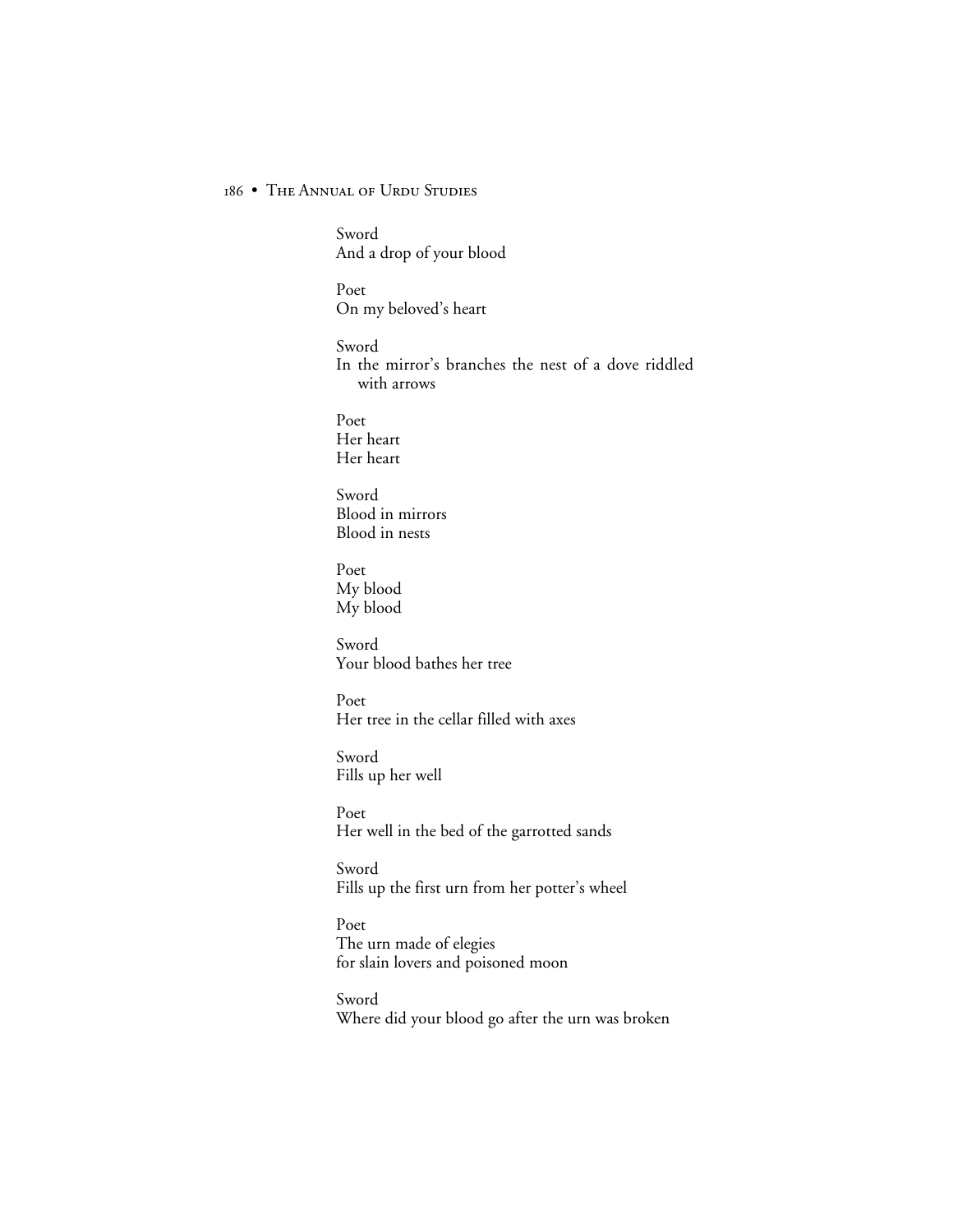Poet To the blacksmith's anvil to be forged into a sword

#### Sword

A sword to run through your heart made of verses and black jasmine

Poet

A sword to run through a heart made of verses and black jasmine and a princess's kisses

## $T$ **HE HANGING**

The very first one I met was a blacksmith who in one day had made my stockade and the scaffold but he could not make padlocks

The locksmith stood by his side who after selling away my padlock had sold me its key which I had swallowed during my body-search

The man in front of him was a thief who had stolen the canal in which the stocks for making the scaffold were immersed

After that was the empty space where the stocks had dried in the sun

By the empty space stood the weaver on whose spindle the thread was spun with which the condemned man's uniform is woven

By the weaver stood his half-sister braiding strings, she who had twined the hanging rope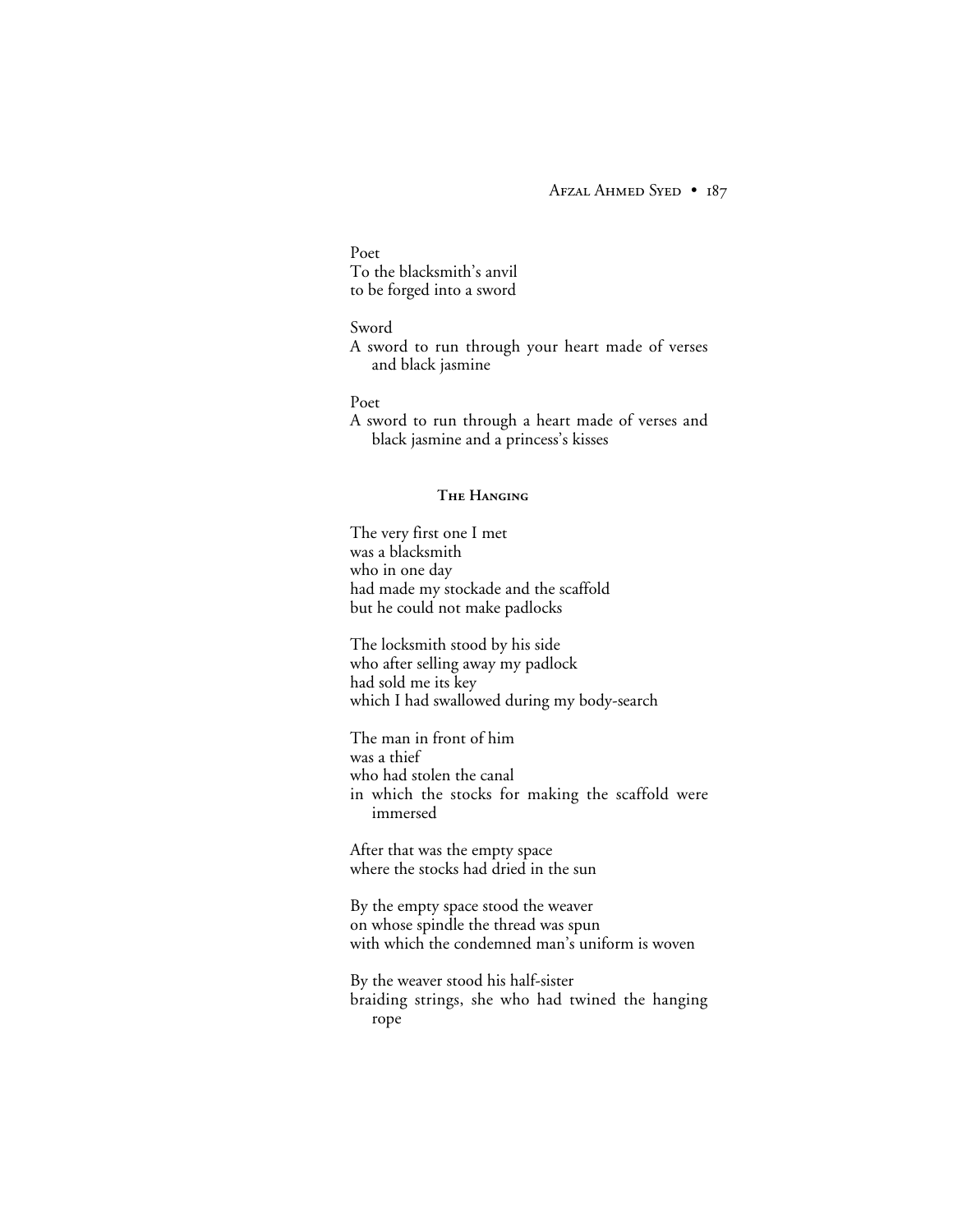Ahead of her stood the man who had pushed me into the well as I quenched my thirst It was the same man who had written out the announcement for my capture And thus I was saved meeting another man After him, among the stewards stood the man who was detailed to hang me The laborers who raised the scaffold who being servile had been kept out of the queue cast surprised glances at me There was someone between me and the executioner as well, It was God The last thing that was brought before me was my last wish I asked for the national anthem to be played at my death My executioner promised me that he would write to the capital for a copy of the anthem All of a sudden there was a commotion The stewards come to deliver the wages The queue was thrown into turmoil Only my executioner advanced with me Because under the new decree the garroter inherits the condemned man's clothes At my death except for the executioner there was no one beside me I wish the wages had not arrived from the capital that

day

#### **I WAS NOT BORN TO THIS DESTINY**

I was not born in the month of making verses; nor spotless white horses were pulling this century. To celebrate my coming into existence a bowl of starch must have been distributed among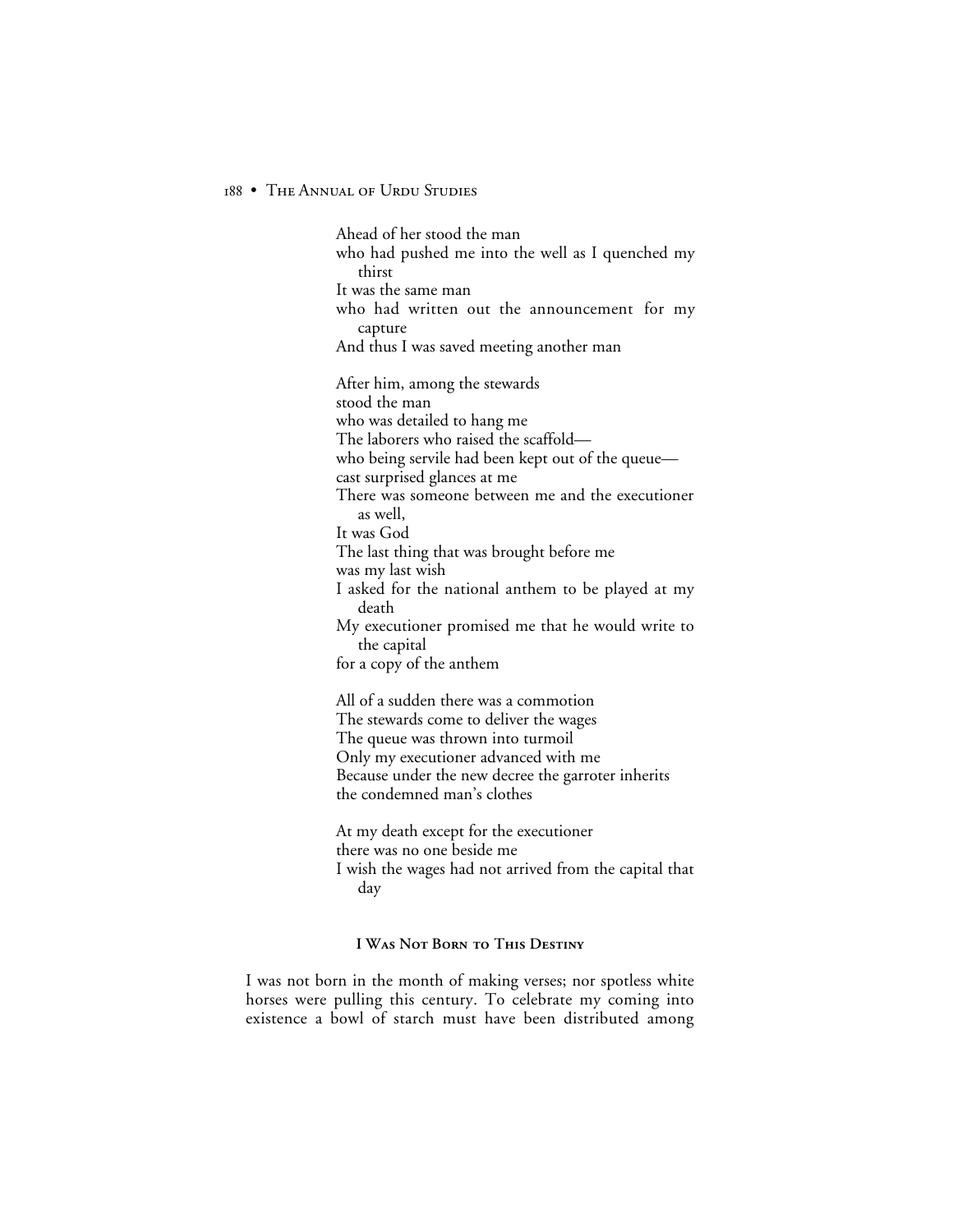neighbors who no longer solemnized the festival of blooming verdure. My first friend must have been the mynah who repeated her name to me, and under one roof in separate cages we were both imprisoned. There were not one or more columns in front of our house. No kind or flint-hearted woman was appointed my nanny who would have covered me or some wounded animal with garlands. My father had no ivory cane to beat me with. My mother would have become renowned for her long hair and long poems had my father not cut them off with his sickle.

I was thrown on the fish nets that were laid away after the river silted up. The first thing my teeth felt must have been the wooden trough filled with the vomit of dogs. Quite early I must have learnt to fill my stomach with wild barley and the blood-red rice that was never among the food placed in the lake as offering for the dead.

The peace pact was being witnessed when my father tendered his resignation from life, and knowing full well that no one else would have found the sea more compassionate, I pledged to carry out my plan to ford channels and straits; but my mother knew that I was not born to die anonymous on a faraway isle. Announcing my death as she covers me with a blood-stained sheet, she will recognize that I never lost a war.

# **Selections from** *Rococo and Other Worlds*

#### **A POET AT THE GEM EXHIBIT**

Gems are not displayed in open air The city beauty shall not set foot there (she is at the flower show)

People have come to admire precious stones and salesgirls with the Princess cut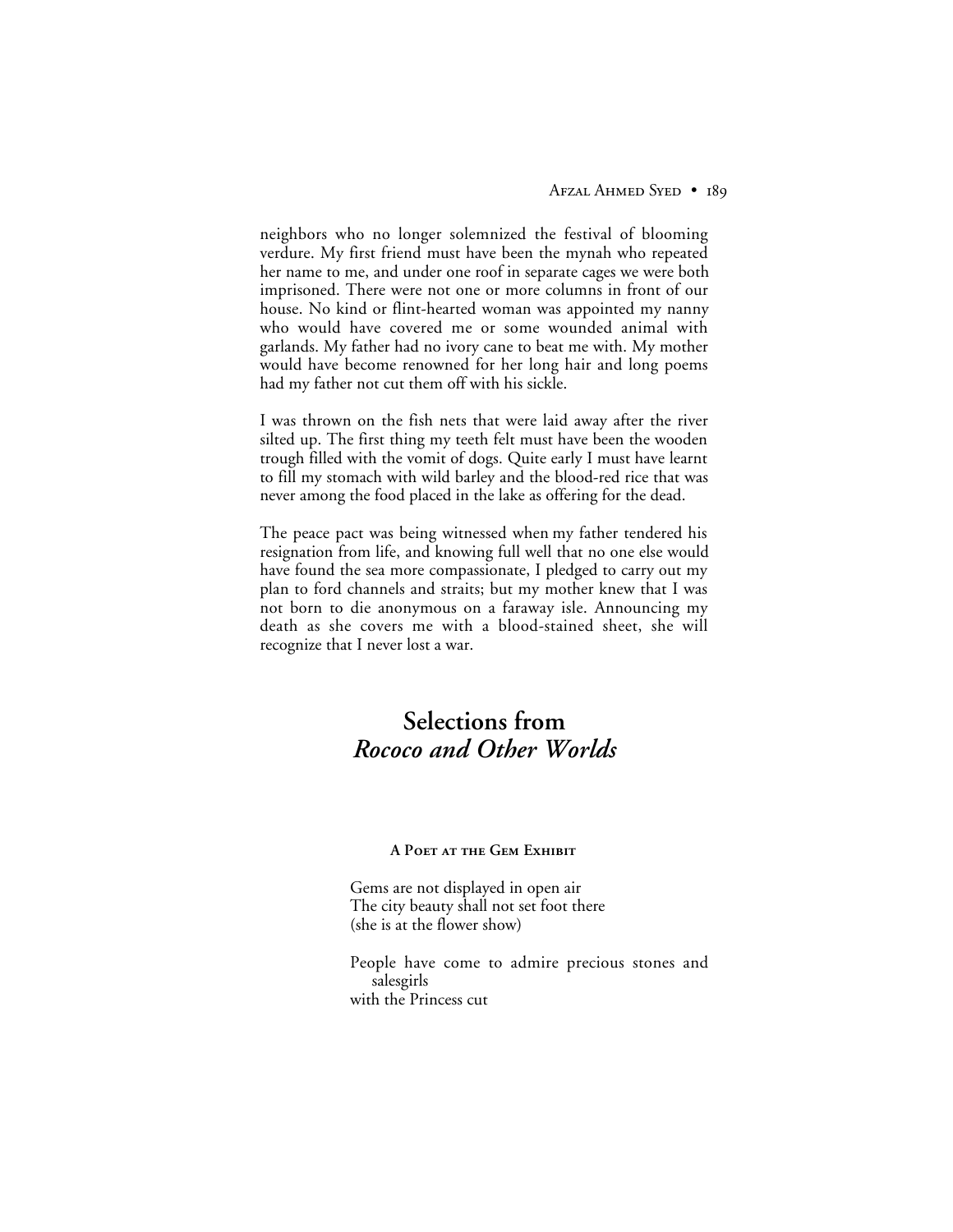Three adolescent girls (unaware of the layout of the city) are inspecting a sizeable emerald with expert eyes

The Oriental ruby that catches my eye (In my fancy I am about to present it to the girl in the sleeveless black dress) displays a small plaque by its side announcing "Sold"

"To cut eighteen facets on a five-carat stone is more exacting than open-heart surgery," a passing man comments gratuitously

The cheapest stone, I calculate, could buy eight hundred and thirty-two point three three loaves of bread

In the center of the exhibit the smile of a salesgirl arrests me

"A diamond is forever!" she repeats As if my poetry were something transient

#### LENIN BEFORE FAHMIDA RIAZ

Lenin appeared before Fahmida Riaz the way King Hamlet's ghost had appeared before the Prince

She hurried to fetch the half-emptied bottle of Rasputin vodka her husband had squirreled away

Before engaging him She tried to rush through the memories of all she had ever read or heard about Lenin

She could only recall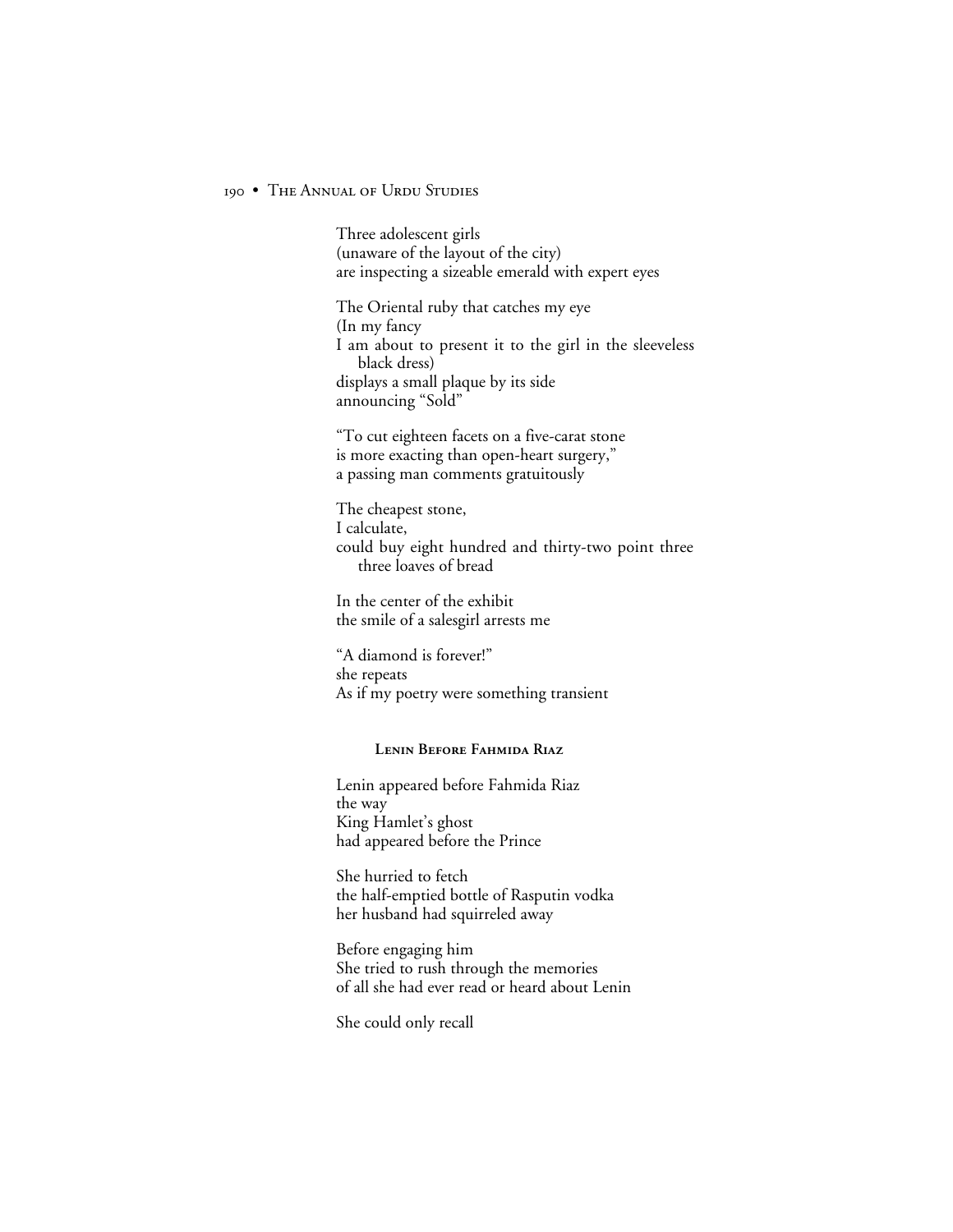AFZAL AHMED SYED . 191

That like herself, Lenin too had spent a great many years in exile

She felt remorse at not having translated any of his books and further at not writing one about him Would he address her in Russian? A shiver went down her spine with the realization she hadn't learnt Russian

At Friendship House after the Fall of Dhaka she had said a few words about one book: "Lenin: The Sun of Wisdom" Where is that book to be found now? Certainly not on her shelves

Her children passing on the verandah only cast a surprised glance at the stranger

It was quite likely, she thought had the revolution been a success that the country would be strewn with Lenin's images and busts and our capital renamed Leninabad

He was regarding her without interest She had failed to impress him she thought even to the extent that Ashraf Pahlavi had impressed Stalin (But she was a poet, not a princess)

She wished to broach with him the breaking up of the Soviet Union (provided it did not distress him) And all the sufferings that were meted out in the Revolution's name and which until recently were beyond her belief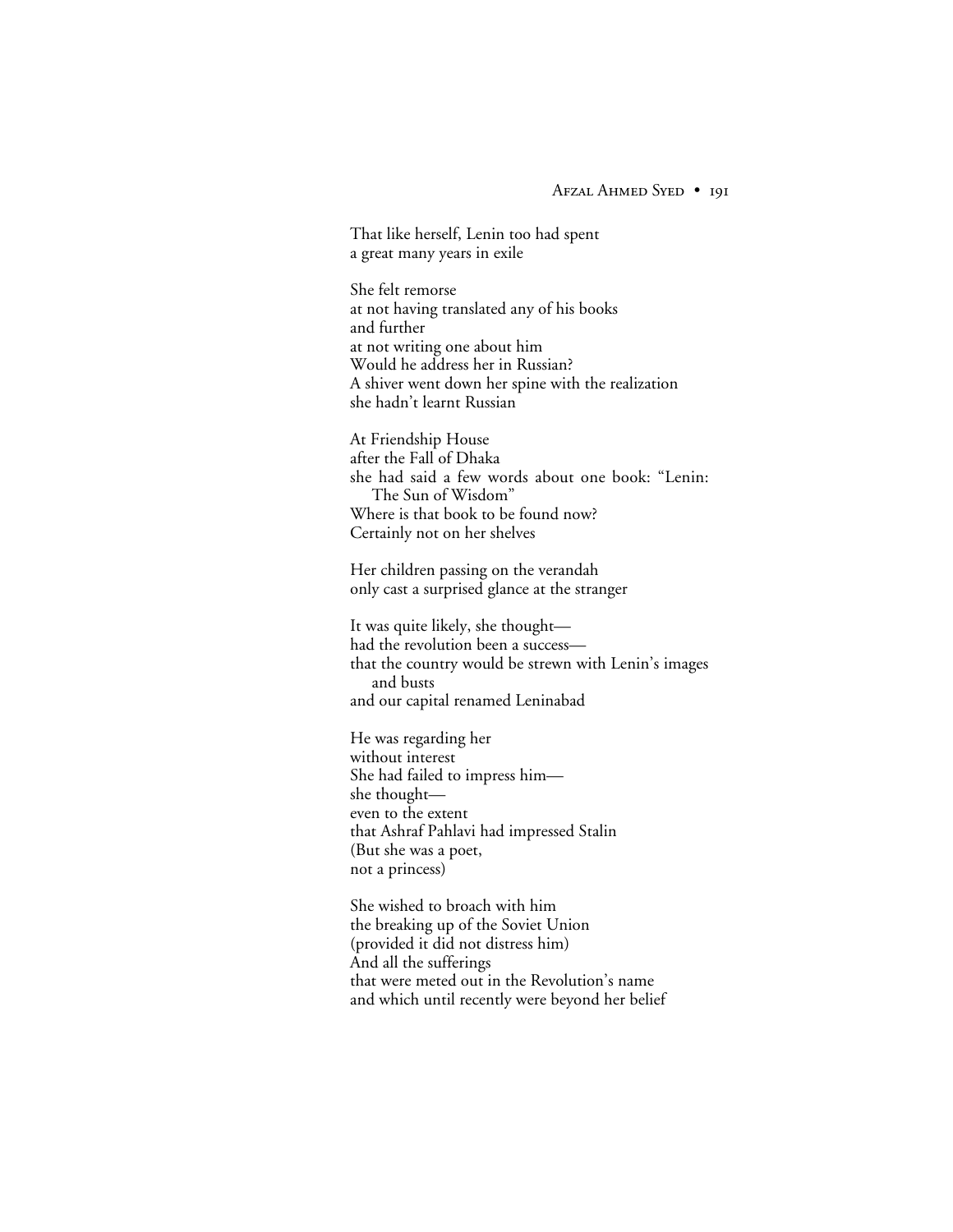Suddenly she realized her crazy friends would be looking for her in the coffee-shop corner Today Zeeshan would read out his new poems

She got up and took her leave of Lenin the way King Hamlet had bid the Prince adieu

#### AN **INAUGURAL CEREMONY**

Dressed in a frilled skirt sporting a black crocheted beret her shoulders exposed Flora Luck went up to Keemari with a small procession

She stopped by the Scotch mission and listened to interesting orators

In the morning she was taken around the trolley-shed with the galvanized iron roof and the sixty-horse stable

At the tramway inauguration Karachi's loveliest girl looked joyous

That day she would have showered her lover with kisses if she had had one

As a memorial to her happiness the Karachi Tramways rolled over rails for ninety years

And when the influential transporters stripped off the tramway rails the city slipped into the hands of ruin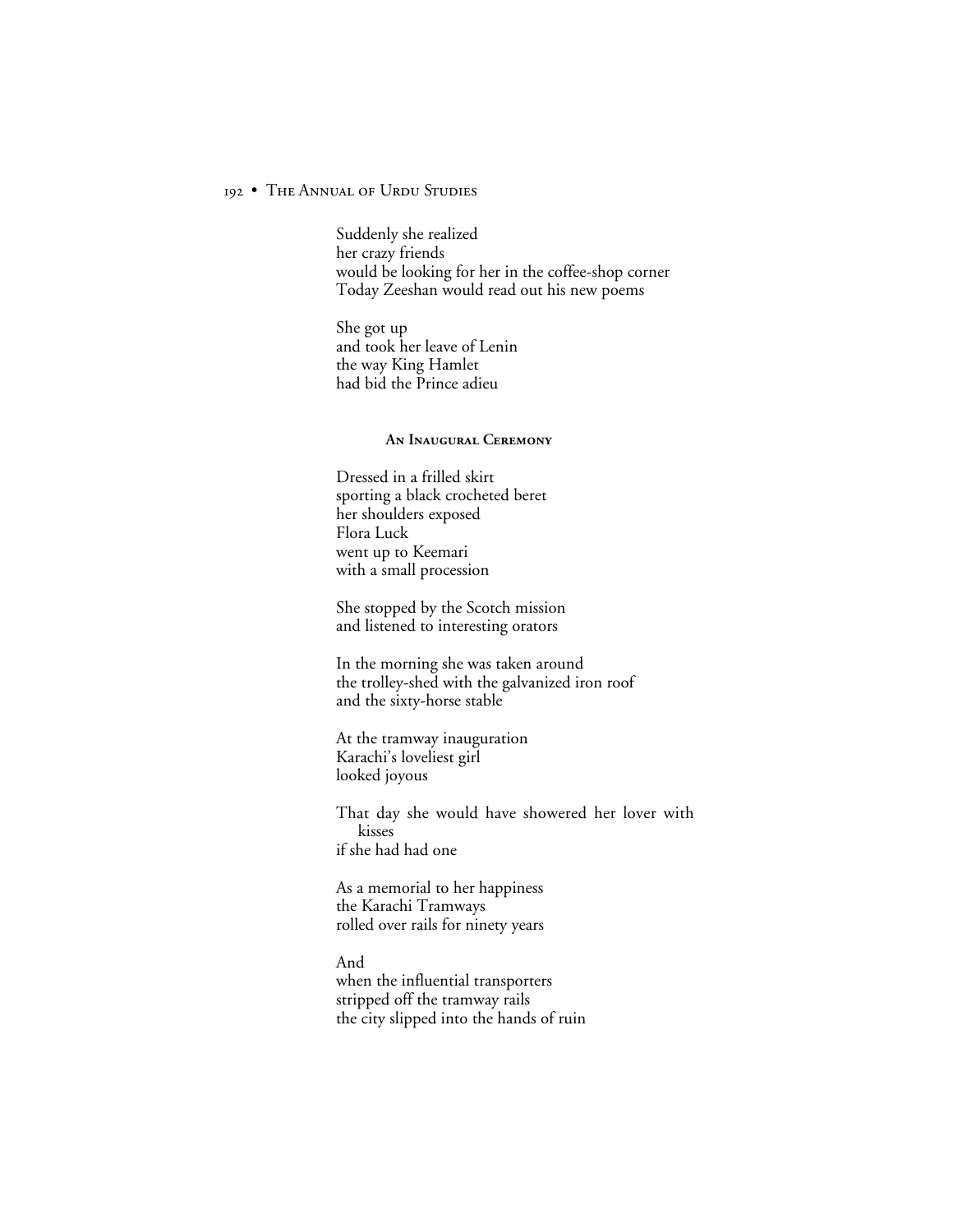#### **SPRING SHALL RETURN TO THE CITY**

By virtue of the prime minister's photogenic smile Adonis-like the murdered youth shall return from Hades and other victims too

The president shall clear his throat and the terrorists will surrender arms and get jobs at the Mehran Bank

In the afternoon the moment the Chief Minister's yawn is ended the citizenry shall set out for movie houses and theaters Topless nymphomaniac girls will come out to the French Beach

The moment our eyes pop and the tongues loll out from bodies strung up on boughs of trees Spring shall return to the city

#### GAME

Blindfolded the President of the Republic is trying to pin on the donkey's tail at the Funfair Three girls chortle one of them truly charming

A dignitary's beloved stealing into his room on tiptoe covers his eyes with her hands asking him to guess She is not wearing the ring he gave her

Blindfolded the Prime Minister is playing blindman's buff with her children on the lush lawn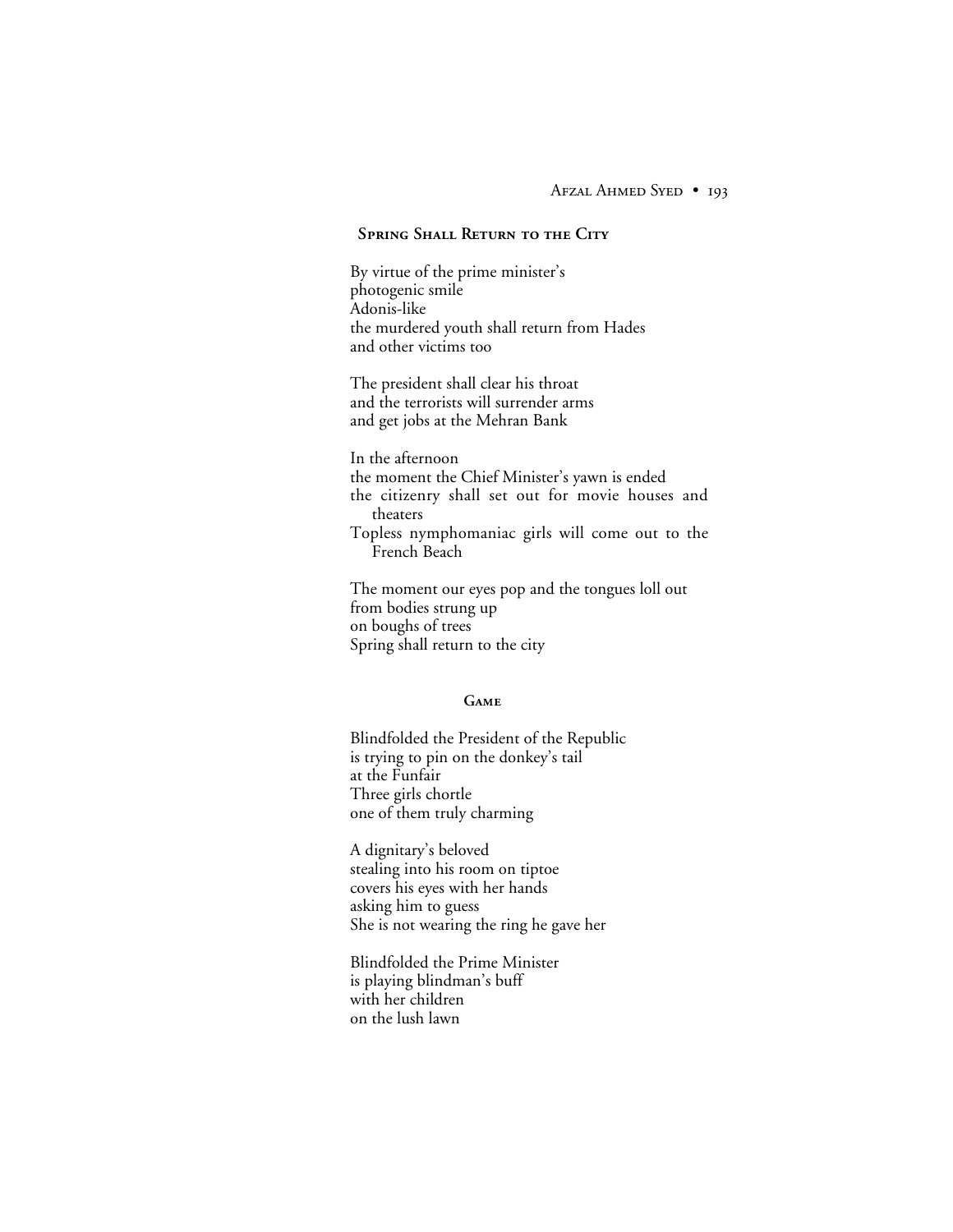Blindfolded we are being pushed into prison vans

## A<sub>s</sub> per Directions

The prime minister shall not head south the president shall only fly vertically the army shall imitate the knight's move the exiled leaders shall turn 22 degrees 30 minutes the people shall not step out of homes the ambulances shall move zigzag History is already turning counterclockwise

## OUR NATIONAL TREE

Instead of the white jasmine we proclaim acacia our national tree It does not line the campuses of US colleges is nowhere to be found in tropical gardens remains untouched by the ikebana practitioners

Biologists do not classify acacia as a tree because it does not support lynching

Acacia is the shrub with which our cities, our deserts and our poetry is replete

We are much taken with the spinous acacia that kept our soil from being washed away into the Arabian Sea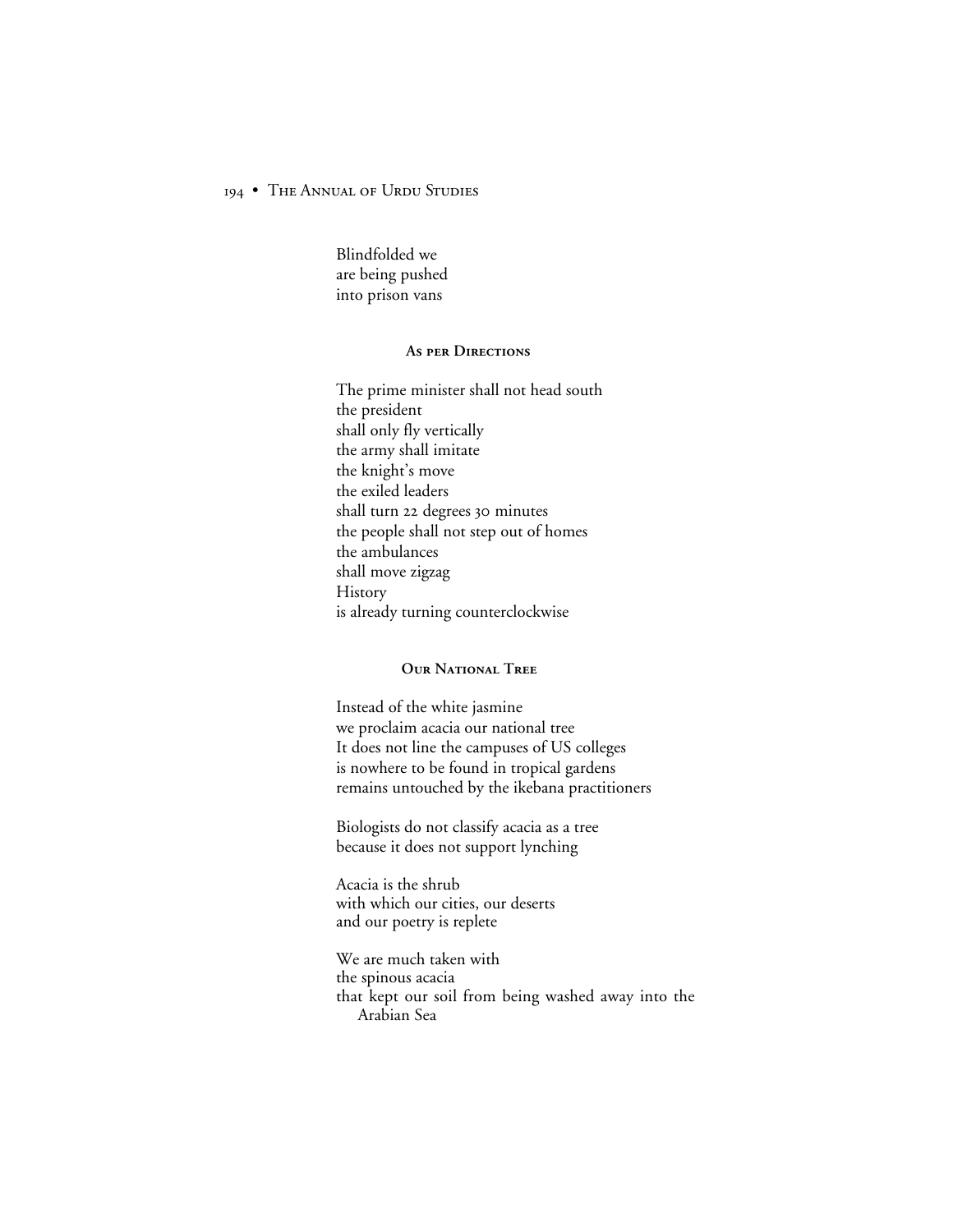# AFZAL AHMED SYED . 195

## **A D' D**

Air Vice-Marshal Manocher Nadirshaw taking his dinner during a civilian flight chokes on a bone and dies

Throw another dog before just such a bone

# ON THE WAY HOME FROM EMPRESS MARKET

Every weekend dutiful Porochista Dastur must needs visit the hideous Empress Market's beef section

In her gypsy blouse and drab skirt Porochista Dastur could be considered immune to Tetrapodic and other loves One could readily believe she wouldn't set foot in shabby hotels, estate agencies, or wet dreams nor take the elevator alone with another man Carrying the load of beef Porochista Dastur before she boards the bus at the approach of the half-deserted Somerset Street steps up to the first floor of the crumbling Duarte Building and makes water standing as the girls of Egypt did, on the authority of Herodotus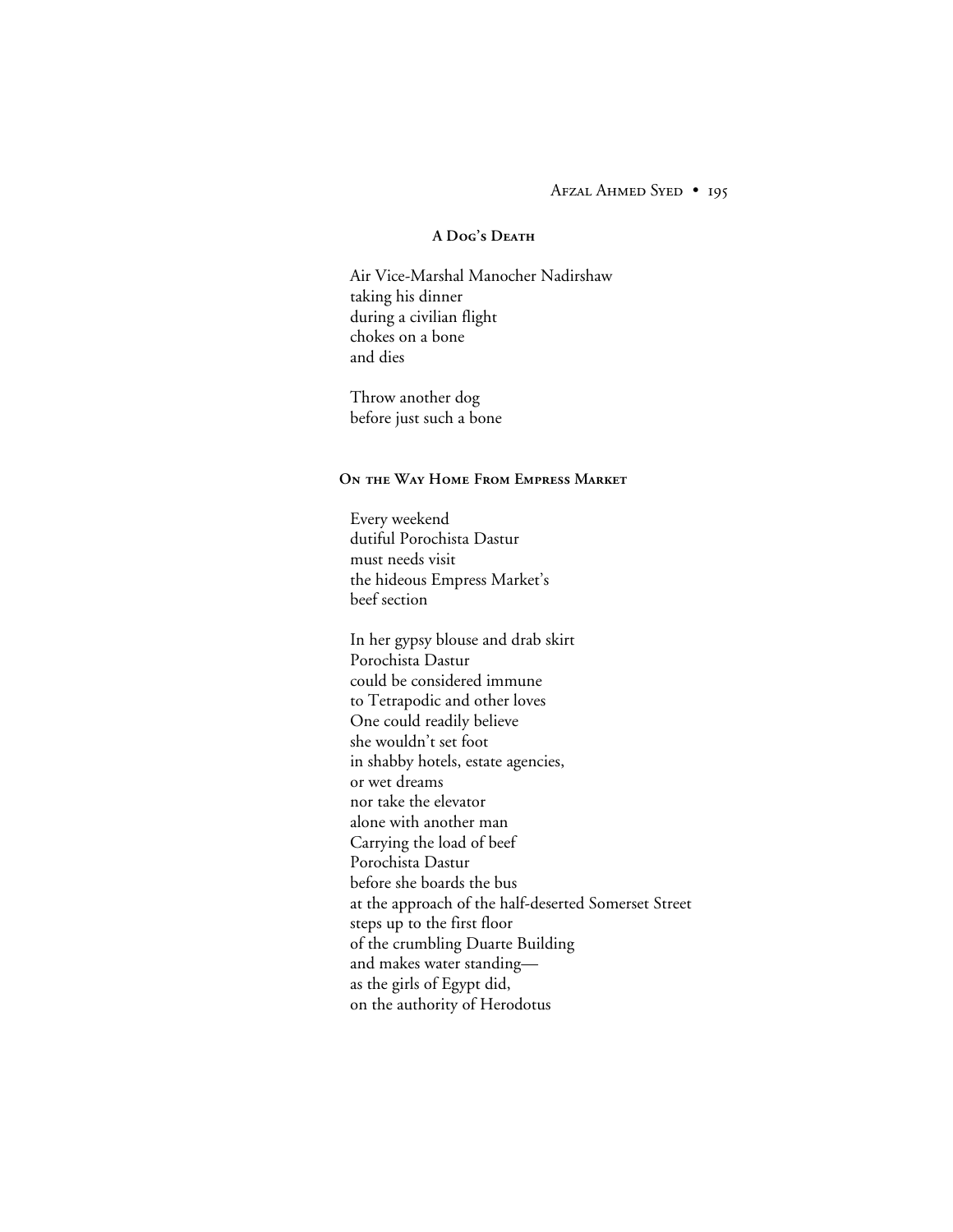## **A**<sup>N</sup> IMPOSSIBLE GIRL

Pragat Agarwal graduates from the charnel house assembly line to become a bank teller Her boatlike eyes light up with joy and her musical throat mists up

Without snacking on sunflower seeds she walks past the high street

Pragat Agarwal adjusts her brassiere strap flashes an eccentric smile and jiggles her legs free of all fetters

Pragat Agarwal is absorbed in her work

In Babylon she could have been summoned in Aphrodite's name and in Carthage could have tinkled bells to attract passersby into balnea

The usurer bankers and their bastard progeny would have died unredeemed by Pragat Agarwal's rebuke if she had not set her lovely foot on the catwalk one evening enveloped in turquoise lingerie

## **A BEGINNING WITH GREAT NAMES**

We do not at all know where Alice Rendal may be found at this hour This past day she was seen at the hotel pool's western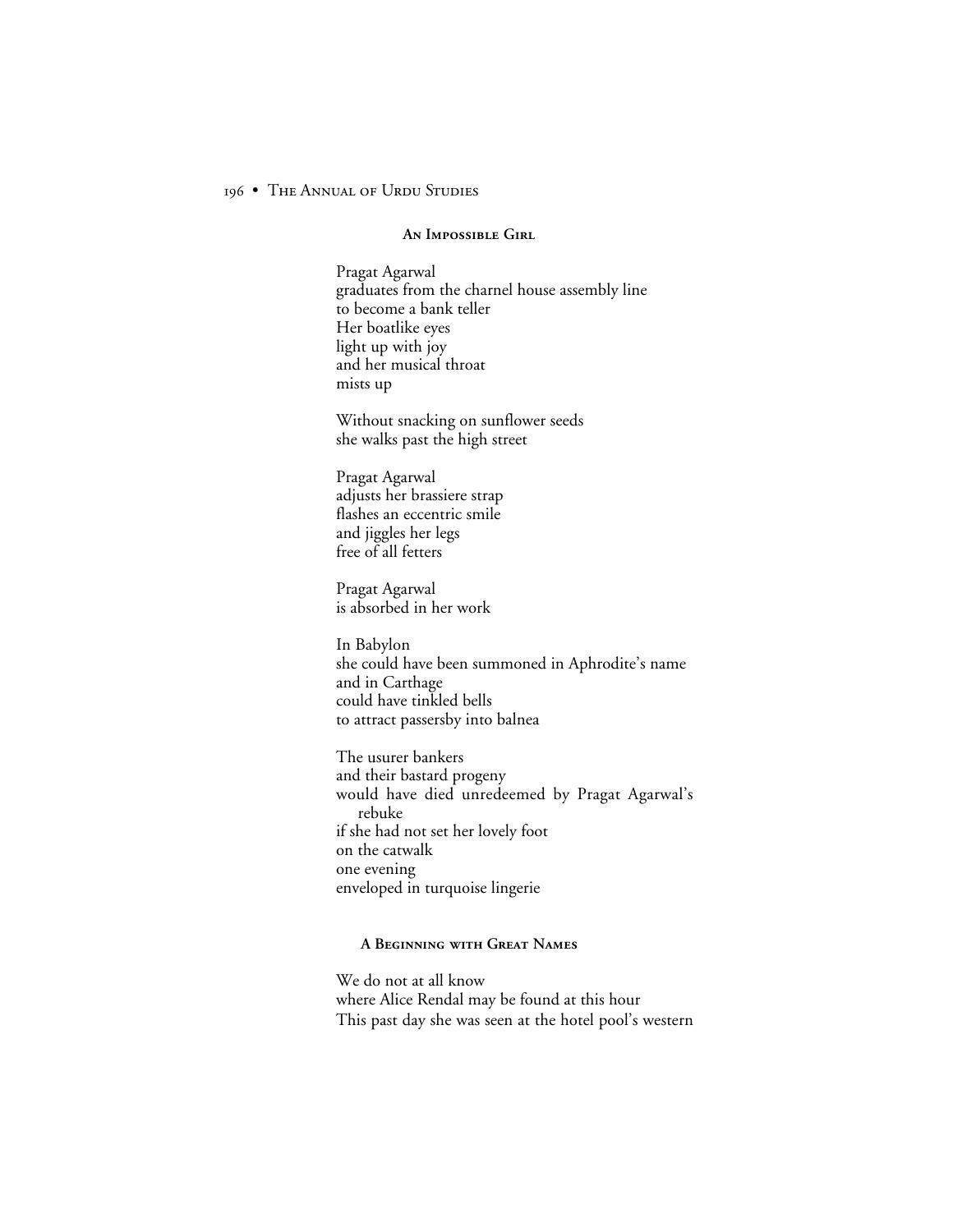AFZAL AHMED SYED . 197

side and in the telescope of Godhra Camp's Ibrahim Borka on the Industrial Corporation's fifth floor

Were he a silkworm he would have woven a cocoon around her and the two would have been dropped in boiling water together

Our sympathies and our nights go out to the girls who saw off their childhood speedily and with insolence Our love goes out to the girl whose eyes tell New York time whose nail polish glows in the dark She is actively trying to save the race of dolphins

The best of all nights was spent in her permed hair We were at variance over Germany's reunification

Yet we know the heart is a trapeze artist that keeps up its act without an audience

Wellai Wang-Ik is lying stripped and joyful in her room and could entertain guests in that state but our knowledge is short

Beginning today we must call the two girls Helen and Beatrice who pass by Mansfield Street at half past five in the evening that we may make a beginning with two great names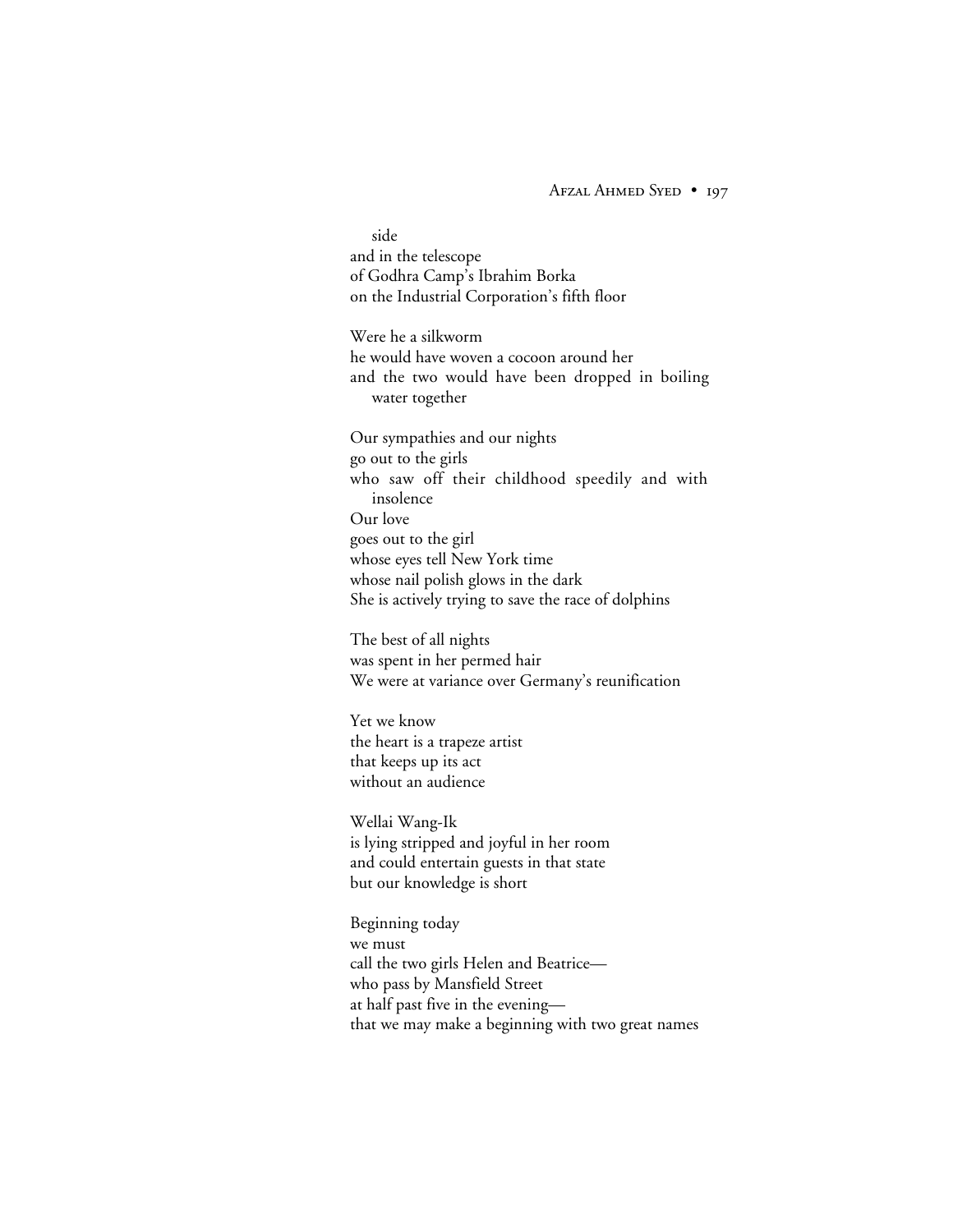#### **ONLY UNNOTEWORTHY POETS**

Only unnoteworthy poets do not forget that enameled plate from childhood with blue and white flowers on which bread was served

Only unnoteworthy poets shamelessly write in their poems their beloved's name

Only unnoteworthy poets do not forget the room cruelly searched, and the photograph of the girl standing in the garden neither she nor the image ever seen again

#### **TELL ME A STORY**

Tell me a story other than that you're carrying my seed other than that you're more beautiful than the girl who has left me other than that you always wear a white brassiere under a white blouse

Tell me a story other than who the mirror pronounced the loveliest other than that all reflection in the mirror is beautiful other than how the princesses' mirrors slipped from the slave-girls' hands other than how the princesses' fetuses aborted other than how the cities fell and the ramparts and the standards and men in combat

Tell me a story other than that you did not sleep in the Captain's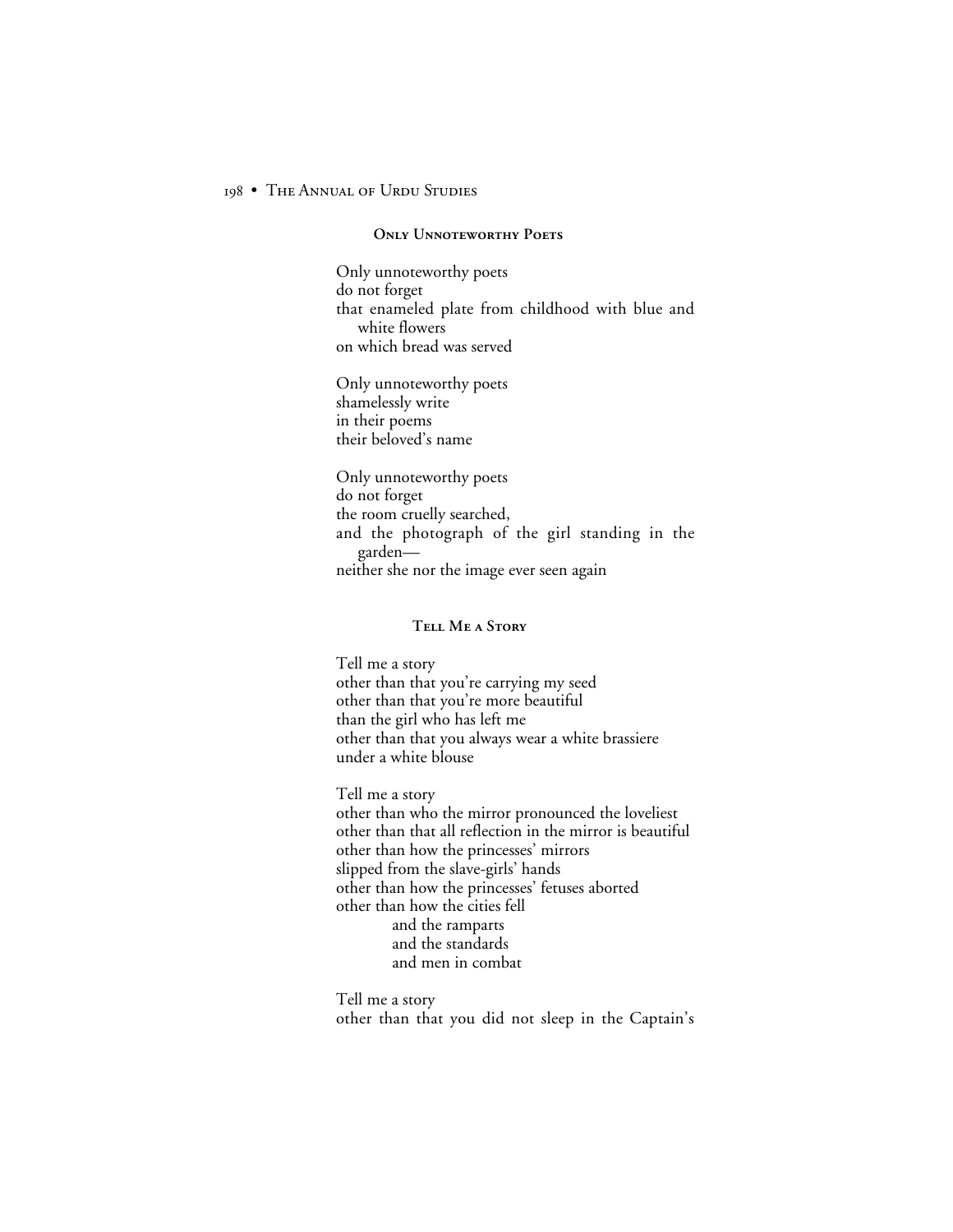AFZAL AHMED SYED . 199

cabin sailing over the dateline other than that you never set eyes on the sea other than that of the drowned some names never make the list

Tell me a story other than how in a brothel separated twin sisters met other than what flower grew from whose tears other than that from a burning oven nobody steals bread

Tell me a story other than how from the museum the witness table of the peace pact disappeared other than that a continent is called by the wrong name

Tell me a story other than that you do not like to kiss lips other than that I was not the first man in your life other than that it was not raining that day

#### SOLDIERS SEIZE VIRGIL'S LANDS

Soldiers seize Virgil's lands whose restoration lies a journey to Rome and two poems farther on

The length of his stay there and how long the civil war detained him from writing poetry remains unrecorded

From his Spanish campaign Emperor Augustus sends for the manuscript of the Aeneid which was read to him four years later on his deathbed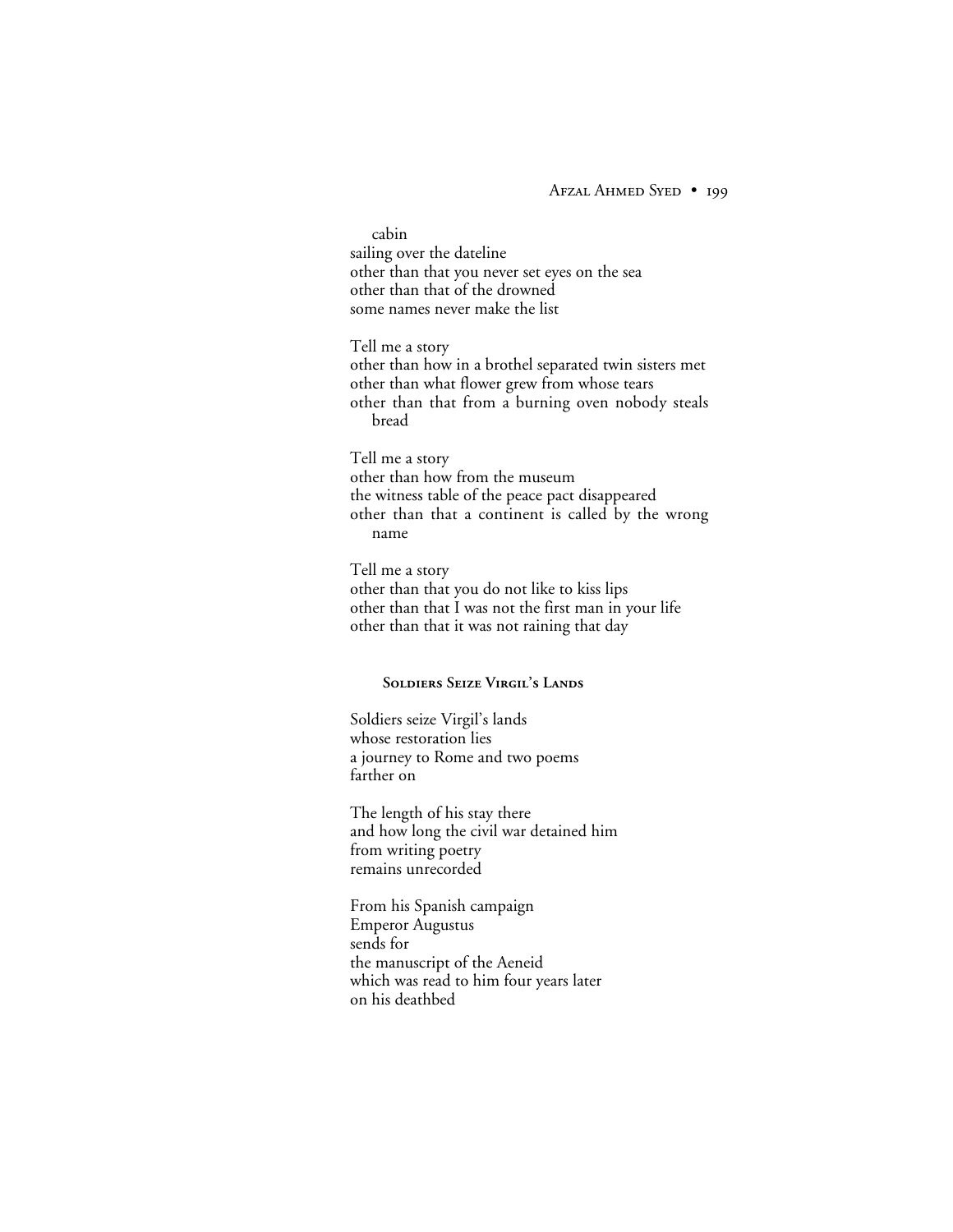Virgil repeatedly sent for the manuscript of the Aeneid to destroy it it was not provided him

## **ON A** POLITICAL PARTY BEING ALLOTTED **THE HORSE AS THE ELECTION SYMBOL**

Do not appear on a wretched piece of paper; do not conceal Odysseus and his wily companions in your belly; walk out of the posters smeared on Aabpara walls and trot neighing past Constitution Avenue; get under the Amazons' thighs; unseat Nelson at the Trafalgar; head straight for Giambologna's studio and walk in without knocking; take al-Mutanabbi to the Sultan's tent—for the first time in history a poet will read out his qasida astride a horse; come out of the bank lockers; break the vaults, and Samson-like bring down the pillars of the head office; do not submit your mane to the lawn mower; Eve is presenting Adam an apple bought from the supermarket, pluck it from her hands and present it to your favorite filly; go aboard and discover the America that Isabella could not buy for all her crown jewels; enslave Alexander and Julius Caesar; pull Adonis's bier to its last resting place; locate sunken ships; search for the Earth's treasures; invent a new variety of grass; wear the moon as a stud in your shoe; do not look back at the Minotaur; Jesus doesn't have a ride, take him to Mary Magdalene's place this evening under falling showers; Nefertiti has never set eyes on a horse, thinking you God she will prostrate herself before you; do not let your flanks be branded; do not let your image be stamped.

#### **ASTRONOMY AND THE POET**

As an homage to love, the volcano of a Martian moon was named after the beloved of the man who had discovered that moon and another, whose naming after a mythical god was influenced by the worship instinct—a lesser passion than love. But we can overlook that as the god in question was killed. What affords us satisfaction is that a satellite of Mars was baptized after the one who made the first unsuccessful flight, and that to invest the cosmos with some semblance of purpose, at least the regions of Mercury were named after a poet, a novelist, a painter, and a composer. Aphrodite, the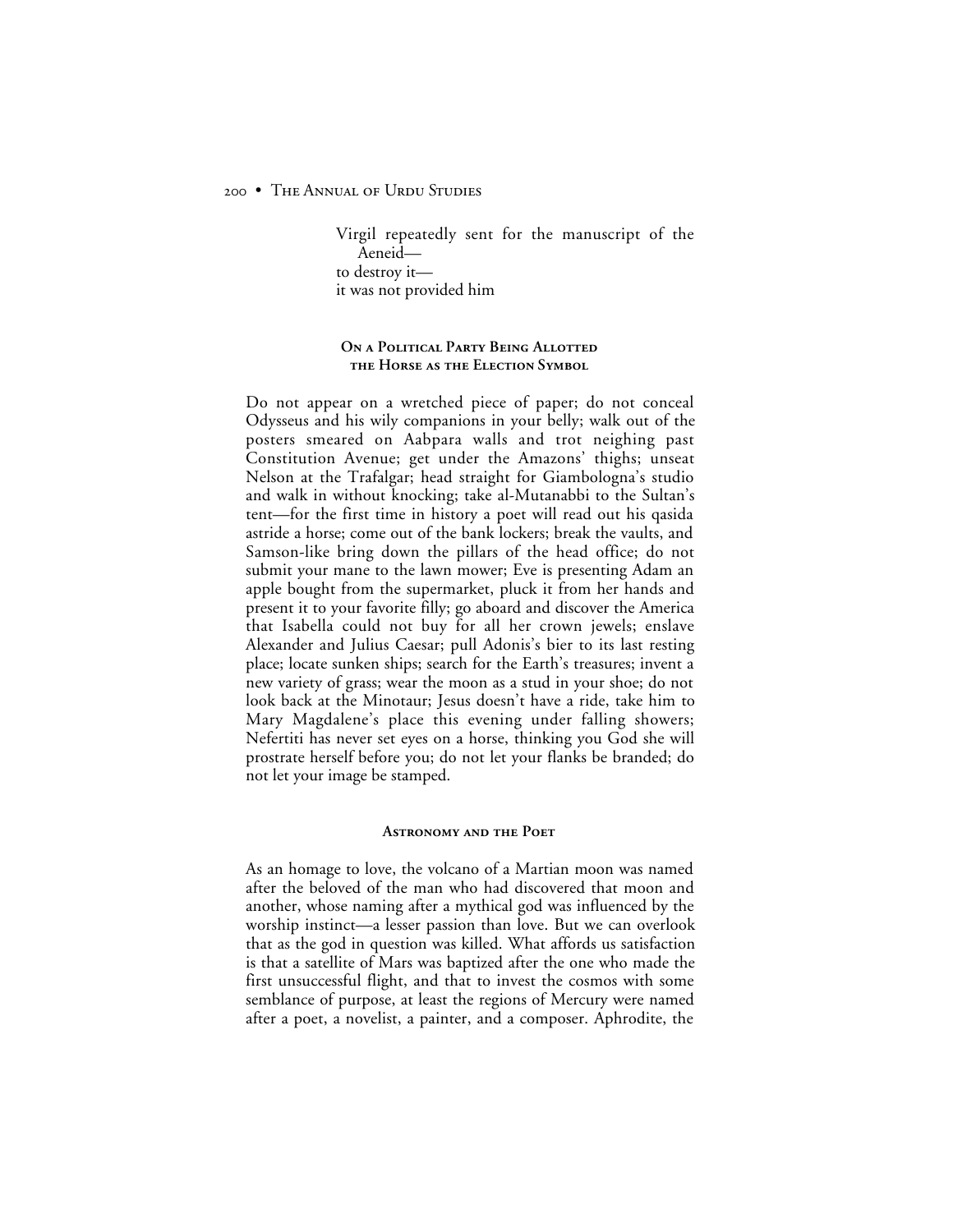## AFZAL AHMED SYED • 201

deity of love, reigns over just one region of Venus, whereas Satellite No. 433 was determined as the God of Fornication. The satellite named after the God Hermes was unfortunately lost after it drew one thousand meters too close to Earth. Those who venerate wealth would be delighted to learn that the goddess of the Roman mint is in revolution as a Martian satellite. All the illustrious cosmic gods whose worshipers became extinct or were put to the sword, are in orbit somewhere or the other, with their august names. Some day someone will also name a planetoid—discovered somewhere in the far reaches of the space—after our God.

#### **THE SECRET HISTORY OF A REPUBLIC**

Brought under the hammer the Republic was declared destitute and ill-starred Except for well-cared-for hunting fields and love-play couches of kept women which attracted the highest bids

They all disappeared sailors and fishermen, the makers of damascened blades, traders and farmers of indigo masons who adorned edifices with mosaics of Nishapur turquoise Only the victorious troops stayed on the shores to bring cheer to women of the land who were truly lovely

This history must be excused from divulging what part of the peace pact was breached

History must record the fact that there was no charge for our cannons Nor were we wont to use girls as cannonballs a practice common in quality circuses

"Man does not live on bread and circuses alone,"